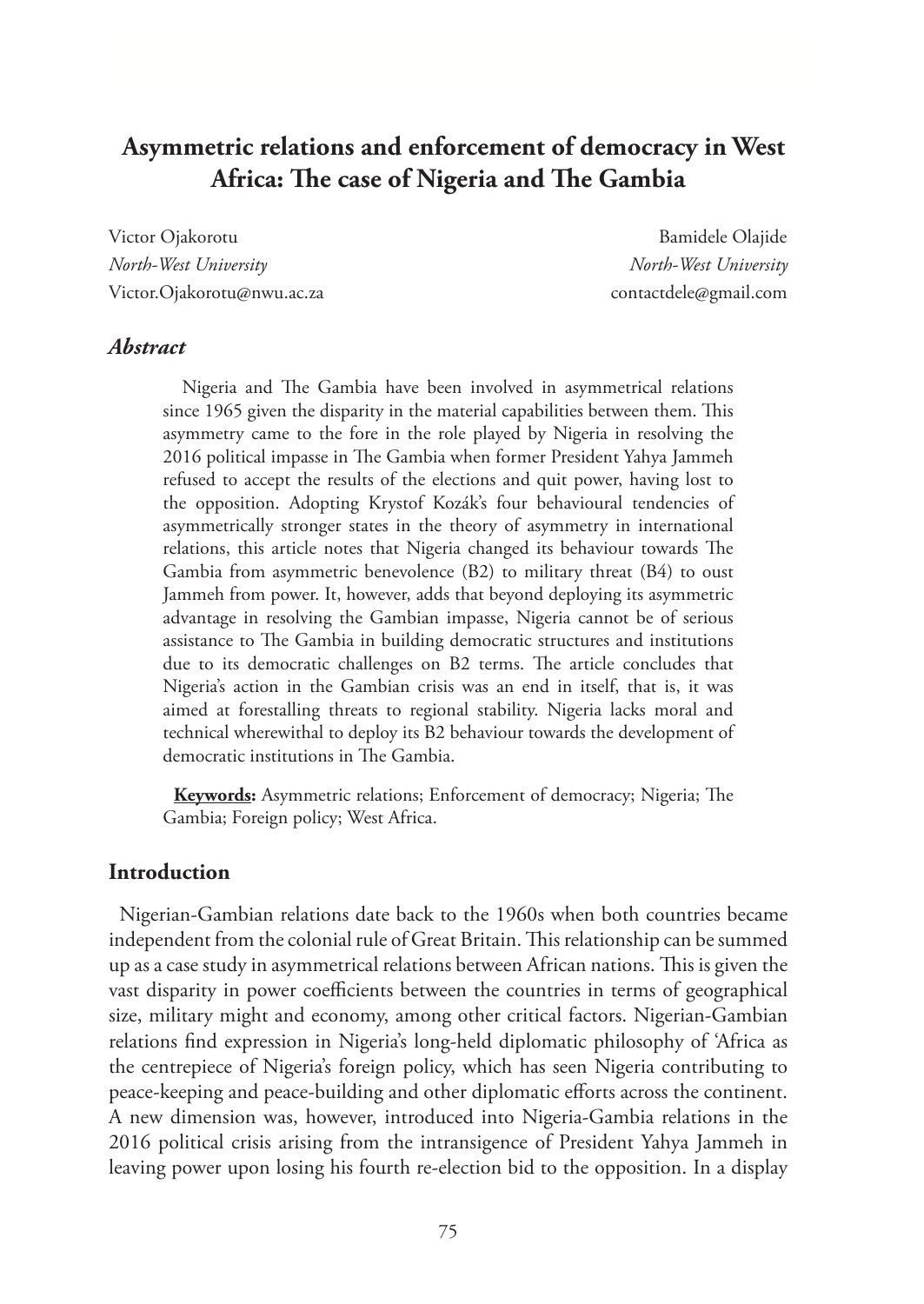of the power differentials between the two nations, Nigeria led other countries in the Economic Community of West African States (ECOWAS) in the deployment of the military to oust Jammeh from power to pave way for a peaceful political transition in The Gambia.

In his seminal work, *The third wave: Democratization in the late twentieth century*, Huntington opines that the democratization of the Third Wave is more pervasive than the earlier waves.1 The "wave" also blew across the African continent, with many countries hitherto given to different forms of illiberal rules yielding to the pressures of democratic forces. The premium on democracy in Africa is seen in the emergence of regional and sub-regional instruments such as the African Charter on Democracy, Elections and Governance and the Economic Community of West African States or ECOWAS Protocol on Democracy and Good Governance, stipulating it as the only recognised route to power. There is adherence to these instruments in the West African sub-region as noted in the last few years incumbents lost elections, accepted results and paving way for peaceful transitions of power. In Ghana, Nigeria, Senegal, presidential elections between 2015 and 2016 show that democracy has become the acceptable system of rule.

Arsing from the above, notably, the transition to democracy in Africa saw many leaders, such as Gnasingbe Eyadema of Togo, Idris Deby of Chad, Ibrahim Mainasara of Niger and Blaise Compaore of Burkina Faso, among others circumventing the processes of democratization in their home countries by transforming from being military rulers to democratically "elected" rulers.2 One of the countries that experienced this phenomenon was The Gambia where the Head of State, Yahya Jammeh won the 1996 Presidential elections after two years of full dictatorship. Despite periodic elections since the first election, governance in The Gambia has been accused of several dysfunctions such as corruption, human rights abuse, weakening of institutions, the decimation of opposition among other problems by the citizens. This situation laid the background to the December 2016 Presidential Election in the country that resulted in dispute following the rescinding of the earlier position of the President of The Gambia, Jammeh to accept the result of the poll that saw his defeat by opposition candidate Adama Barrow.<sup>3</sup>

The position of Jammeh in the election brought renewed attention to The Gambia amid the ensuing constitutional crisis that was brewing. The rising political tension in the country saw the President-elect, Adama Barrow taking up abode

<sup>1</sup> SP Huntington, "The third wave: Democratization in the late twentieth century" (University of Oklahoma press, 1993), p. 14.

<sup>2</sup> R Joseph, "Democratization in Africa after 1989: Comparative and theoretical perspectives", *Comparative Politics*, 23(3), 1997, p. 375.

<sup>3</sup> E Sanyang & S Camara, "The Gambia after elections: Implications for governance and security in West Africa", (Friedrich Ebert Stiftung Peace and Security, 2017), pp. 8; 11; 14.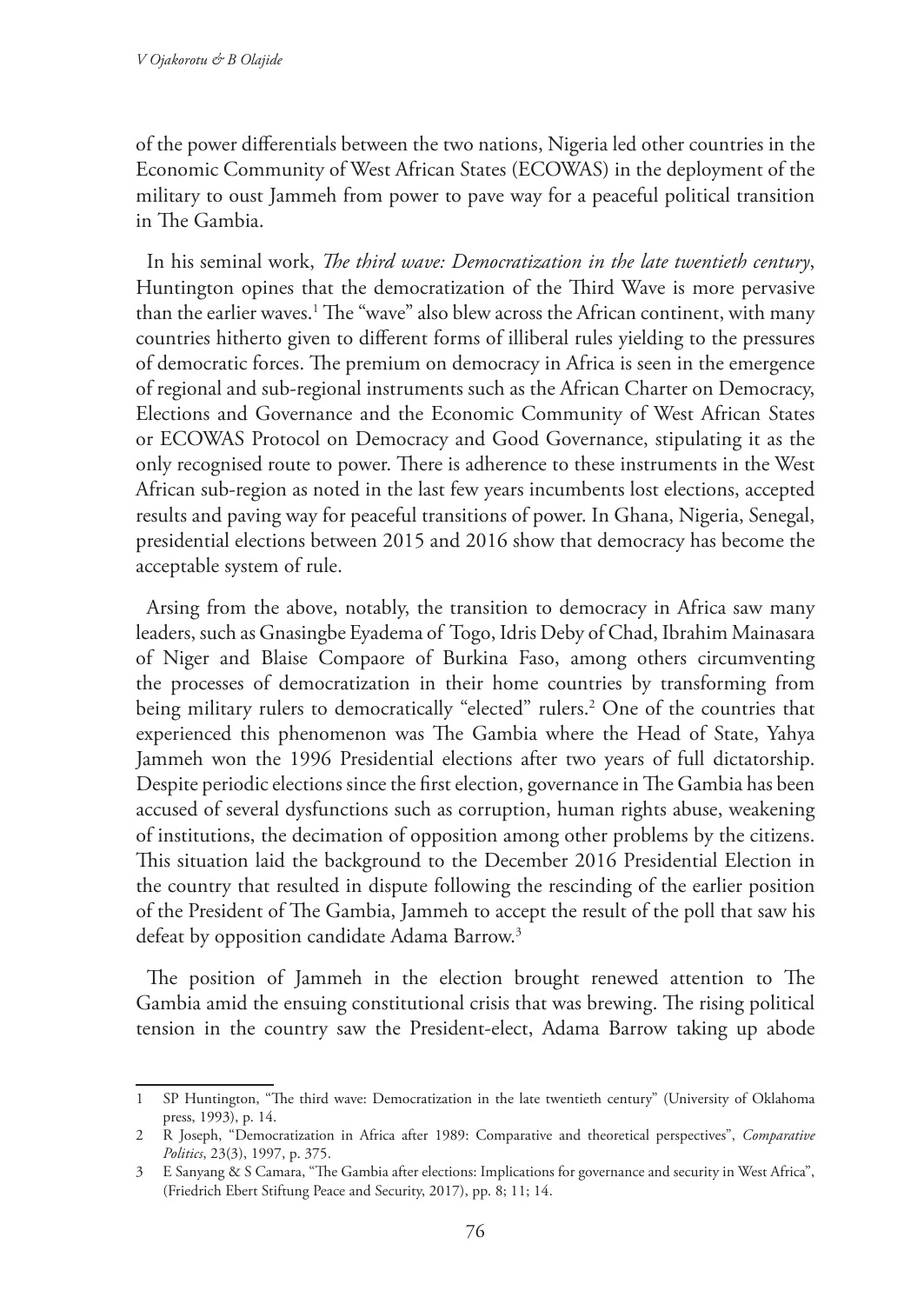in Senegal.4 The international community waded into the political crisis in the country through the regional body, the Economic Community of West African States (ECOWAS) detailing security forces from Nigeria and other states in West Africa, which eventually led to the departure of President Jammeh into exile to Equatorial Guinea,<sup>5</sup> ostensibly negotiated to give him a soft-landing in his post-presidency. The ousting of Jammeh from power following his refusal to accept election results in The Gambia speaks to the coercive defence of democracy in the country. Nigeria has committed itself to this task since its return to democracy in 1999.<sup>6</sup> In line with Resolution 2337 of the United Nations Security Council (UNSC), Nigeria along with other ECOWAS actors embarked on an unprecedented action in West Africa.<sup>7</sup>

This article interrogates the deployment of Nigeria's asymmetric advantage in collusion with other ECOWAS actors towards resolving the Gambian political impasse since the former is still trying to find her feet in democratic practice among other pertinent issues and challenges. Nigeria had before the re-emergence of democracy in 1999 been the leader of the ECOWAS in peacekeeping and peacebuilding processes by the ECOWAS Monitoring Group (ECOMOG) for the resolution of the crisis in Guinea Bissau, Liberia and Sierra Leone.8 Nigeria's diplomatic and military forays into the Gambian crisis of 2016 call for critical analysis of the role of asymmetric differentials in state power in West Africa. The article then contends that while Nigeria's efforts at resolving the Gambian crisis is commendable in enforcing the will of its citizens, Nigeria's credentials as an enforcer of democracy remain inconsistent due to local dynamics. In the final analysis, Nigeria lacks the very democratic values it enforced in The Gambia.

## **Asymmetry in international politics: Conceptual and theoretical insights**

The theoretical utility of asymmetry is now growing in international relations. It speaks to the way(s) nations that possess disparity in material capabilities to relate with one another in the international system. It avers that power differential does not necessarily lead to the domination of the weaker by the stronger state. Traditionally, international politics was configured by its founding fathers in terms of the capacity of each state in the international system to pursue its interest within the international system in terms of power. In the realist tradition in international relations, inter-state relations are best captured by the quantum of power they can deploy in the comity of

<sup>4</sup> A Jazzera, Adama barrow sworn in as president in senegal, *News Agencies*, 19 January 2017 (available at https:// www.aljazeera.com/news/2017/1/19/adama-barrow-sworn-in-as-gambias-president-in-senegal, as accessed on 2 May 2021).

<sup>5</sup> C Hartmann, "ECOWAS and the restoration...", *Africa Spectrum*, 52(1), 2017, p. 87.

<sup>6</sup> S Omotola, From importer to exporter: the changing role of Nigeria in promoting democratic values in Africa. *Political Perspectives*, 2(1), 2008, p. 34

<sup>7</sup> C Hartmann, "ECOWAS and the restoration...", *Africa Spectrum,* 52(1), 2017, p. 89.

<sup>8</sup> O Ogunnubi, "Effective hegemonic influence in Africa: An analysis of Nigeria's 'hegemonic' position", *Journal of Asian and African Studies*, 52(7), 2017, p. 9.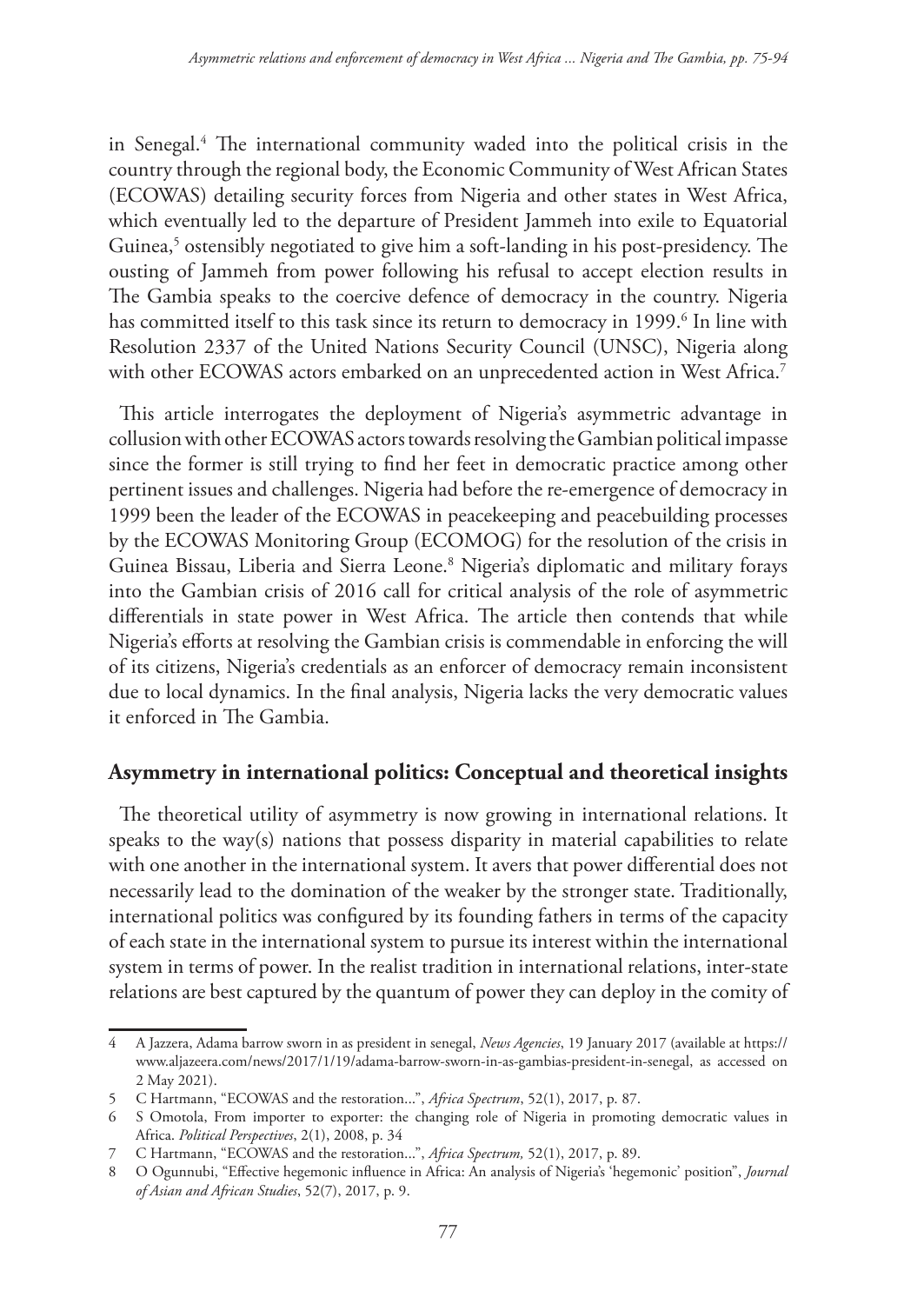nations. In the seminal work of Hans Morgenthau, international politics is essentially captured as power struggle among natures. Hence, states design their foreign policy and their behaviour in the international system based on their power potential which is measured in terms of material capabilities.<sup>9</sup> It offers a disputation to the position that disparity in the material capability of states does not necessarily lead to the domination of the weaker state, as there are empirical instances of cooperation and tranquillity in its relation with the stronger state.

The theory departs from realists and new-realists who see asymmetry as mere variance in resource or material capabilities. These proponents contend that variance in resource or material capabilities does not necessarily lead to conflict between the stronger and weaker states. Brantly Womack popularized this view of inter-state power relations in his seminal work, *China and Vietnam: The Politics of Asymmetry* by offering the contentions of the theory. The theory presupposes that disparity in resource capabilities creates differences in the interests and perception between stronger and weaker states in international relations. This suggests that perceptions and interactions between the two states will be shaped by the opportunity situation and the vulnerabilities faced by both parties. The theory assumes that although asymmetric relations are rarely stable, they tend to be usually robust.<sup>10</sup>

Womack notes that there has always been the tendency to see asymmetry as disequilibrium rather than as a sustained condition in the relationship between two nations with a disparity in capabilities.<sup>11</sup> This entails that the stronger state despite its advantaged material status is not in domineering relations with the weaker state. Examples of asymmetric relations include China-Vietnam relations, United States-Mexico relations, and so on. The central feature of these relations is that there are apparent disparities in the endowment of the two relating nations. However, despite the disparities, these relations have been sustained with the weaker states being able to hold their own in the scheme of things. Asymmetry is seen as an important conception of international relations by elevating the perception and status of small states in relation to the bigger and stronger states. It is a major way by which small states shape the behaviour of powerful states.<sup>12</sup>

Krystof Kozák adds an important dimension to the understanding of how asymmetry works in bilateral relations. In his view, four patterns of behaviours can be observed in states in asymmetric relations. They are as follows:<sup>13</sup>

<sup>9</sup> HJ Morgenthau, *Politics among nations* (New York, Alfred Knoff, 1948), p. 17.

<sup>10</sup> B Womack, *China and Vietnam: The politics of asymmetry* (Cambridge University Press, 2006), p. 18.

<sup>11</sup> B Womack, *China and Vietnam:* …, p. 17.

<sup>12</sup> T Long, "It's not the size, it's the relationship: From 'small states' to asymmetry", *International Politics*, 54(2), 2017, pp. 144-160.

<sup>13</sup> D Kanol, "Nigeria-The Gambia relations: A case study in asymmetry relations" (NEU, 2018) (available at http://docs.neu.edu.tr/library/6686868202.pdf, as accessed on 25 April 2021), pp. 17-19.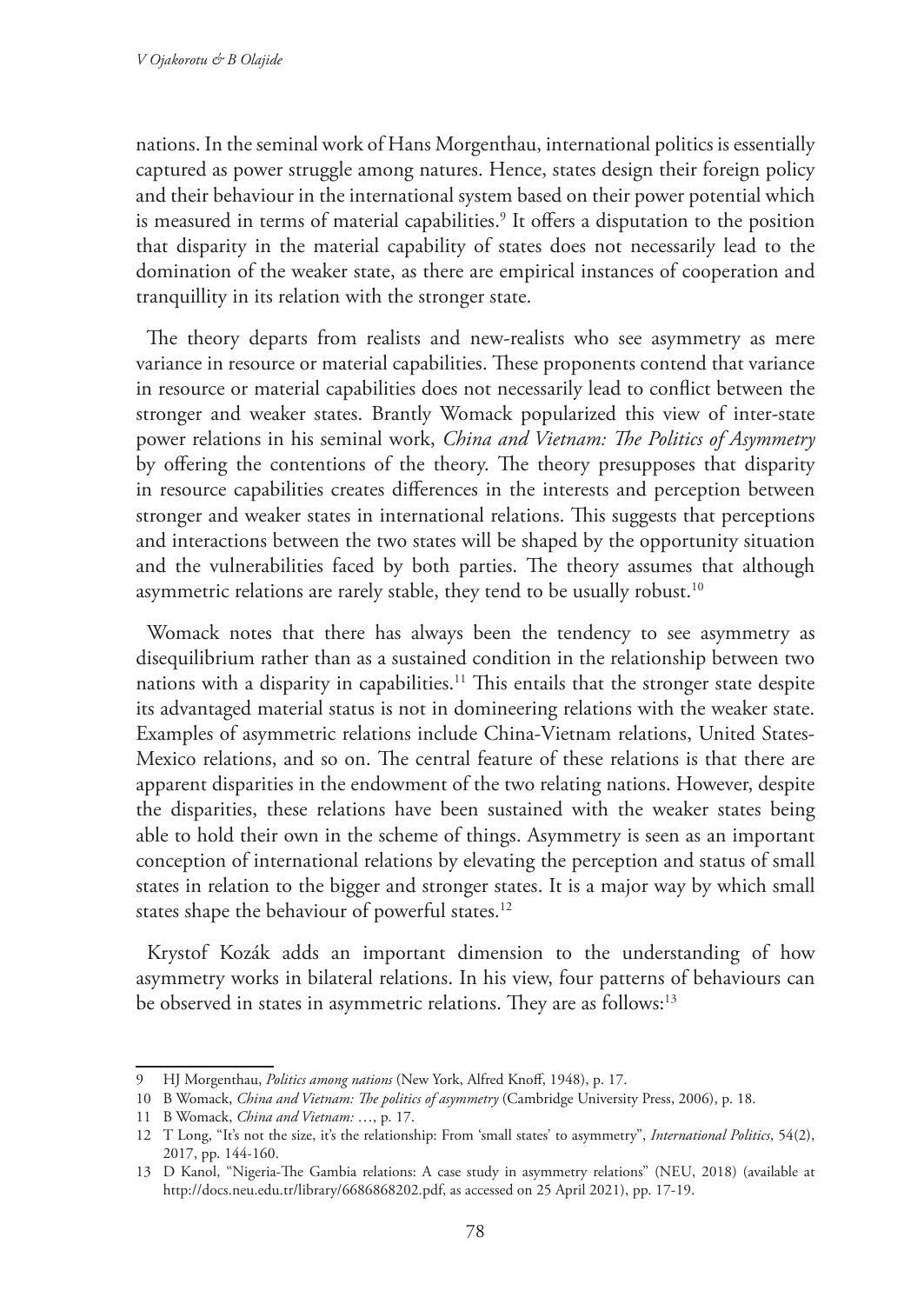- The stronger state can shut itself from interacting with the weaker state (B1);
- The stronger state can open up and be benevolent towards the weaker state (B2);
- The stronger state may not pay attention to the weaker state, probably be in alliance with another strong state (B3);
- The stronger state can use its asymmetrical advantage to dominate/overrun the weaker state (B4).

Rather than possible outright domination of the weaker state by the stronger state, Kozák shows that there are patterns of inter-state behaviour that show that the weaker state is not always dominated or not in danger of being dominated. This point differentiates asymmetry from the traditional and more established theories of international relations. Having seen that realists and neo-realists, in the final analysis, recognize the disparity in material capabilities as the defining feature of international relations, asymmetry provides further behavioural options for states in international relations. An important feature of the various theories of international relations is that most of them claim to disagree with the realist theoretical position, they agree albeit in varying degrees to the fact of asymmetrical material capabilities and behavioural fallouts that can ensue from it.

For example, integration theorists argue that states must pool sovereignty for interdependence and mutual benevolence of members. Karl Deutch notes this by asserting that integration connotes "a relationship among units in which they are mutually interdependent and jointly produce system properties which they would separately lack".14 A weakness of the integration in comparison to asymmetry is that while integration might ensure that the stronger states do not dominate the weaker ones, it does not allay the fear of the stronger state of losing some of its capabilities in its relation to the weaker state. This weakness accounts for the exit of the United Kingdom from the European Union, as, Britons feared that their economic capability can be made weak due to the influx of workers from poor European states. Womack recognises this situation and asserts that asymmetry is a sustained situation rather than a disequilibrium.15 It also recognises the fears of the stronger state which is mediated by the fact that all the behaviours pointed out Kozak are at the instance of the stronger state.

Asymmetry is relevant in the analysis of the Nigerian-Gambian relations and more crucially in explaining the role of Nigeria in the 2016 political crisis in The Gambia. Since the commencement of diplomatic relations between the two states, two of Kozak's four potential behaviours in asymmetric relations between their relations. First, Nigeria has been benevolent towards The Gambia on various diplomatic fronts ranging from economic assistance to military assistance, among other benefits

<sup>14</sup> SO Akinboye & FO Ottoh, "A systematic approach to international relations" (Lagos, Concept Publications, 2005), p. 71.

<sup>15</sup> B Womack, *China and Vietnam:..*., p. 17.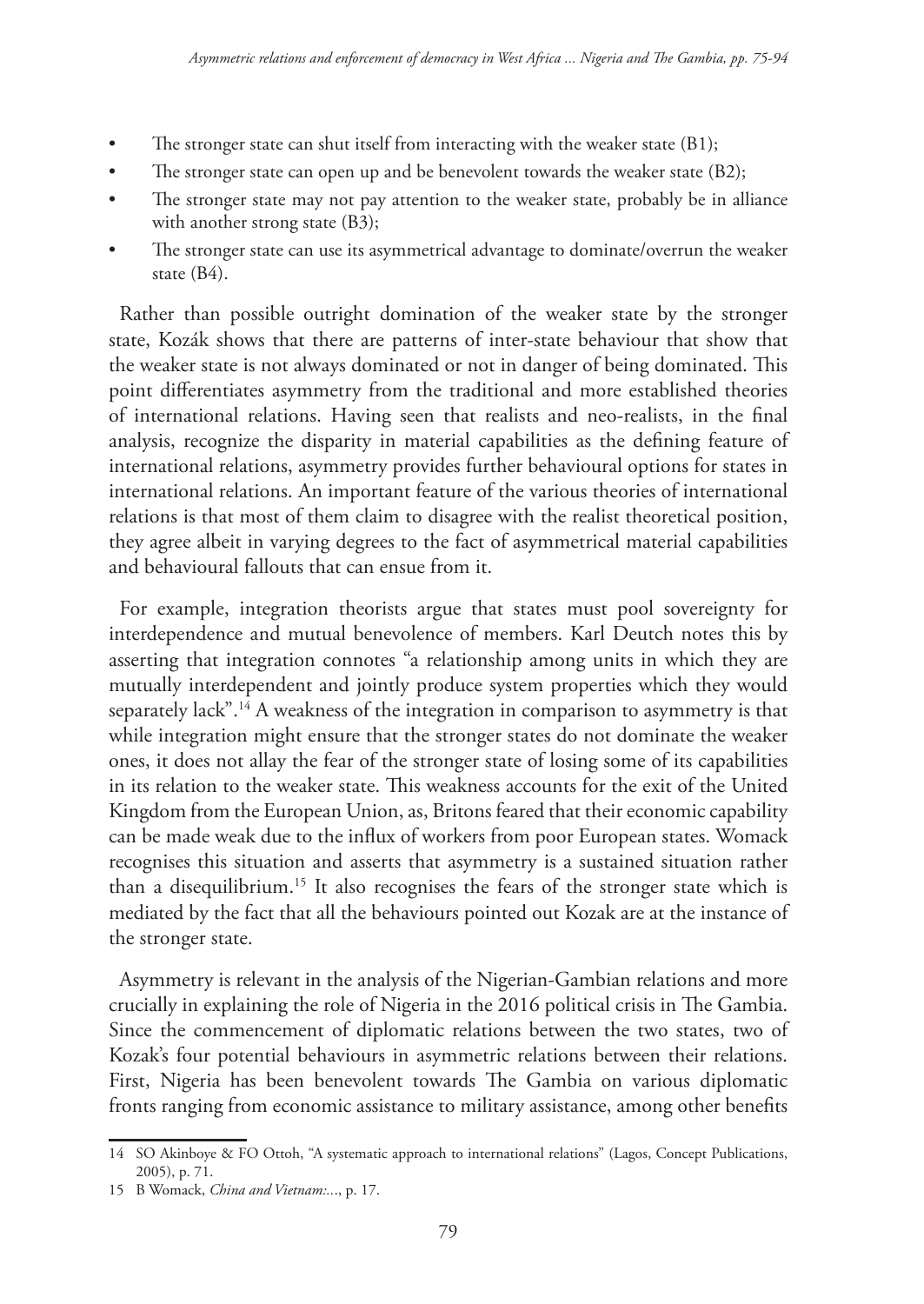(B2). Second, Nigeria changed from asymmetric benevolence to military threat (domination) to force Jammeh out of power upon his refusal to accept the result of the presidential election of 2016 (B4). The vast disparity in material capabilities between Nigeria and Gambia means that asymmetric relations can be used to aid the democratization process in West Africa, even though that has its limitations. The carrot and stick mechanism demonstrated in the change of Nigeria's behaviour towards The Gambia from B2 to B4 shows that theory of asymmetric relations can be used to explain how stronger states can use their material advantage to instil democratic values in their regions.

## **Nigerian-Gambian relations: A case study in asymmetric relations**

The Nigerian-Gambian relations started in 1965 upon the independence of Gambia. Nigeria which became an independent state five years earlier had already established the guiding principles of its foreign policy, chief of which declared Africa as the 'centrepiece' of its foreign policy. Being of Britain's largest colonies, Nigeria became a natural leader of African nascent African states upon gaining independence. Thus, Nigerian-Gambian relations over history has found expression within the framework of the assertive foreign policy pursued by Nigeria in her early decades of statehood. This portends that Nigeria-Gambian relations are based on asymmetry. This is because there is a vast disparity in material capabilities between the two nations. Based on the understanding of international politics as a game of power, which is the prism through which states pursue their interests, Nigeria ranks higher than most African countries in power metrics such as economy, population, military strength, geographical size and resource endowment, among others.

Kanol, based on Kozak's four asymmetric options, submits that Nigeria-Gambian relations are asymmetric, given the disparity in the material capabilities they can deploy in the international system.16 Aligning with the foregoing, when compared on three of the national power metrics such as population, economy and military might, Nigeria ranks higher than all the countries in West Africa, including The Gambia.

<sup>16</sup> D Kanol, "Nigeria-The Gambia relations…" (available at http://docs.neu.edu.tr/library/6686868202.pdf, as accessed on 25 April 2021), p. 2.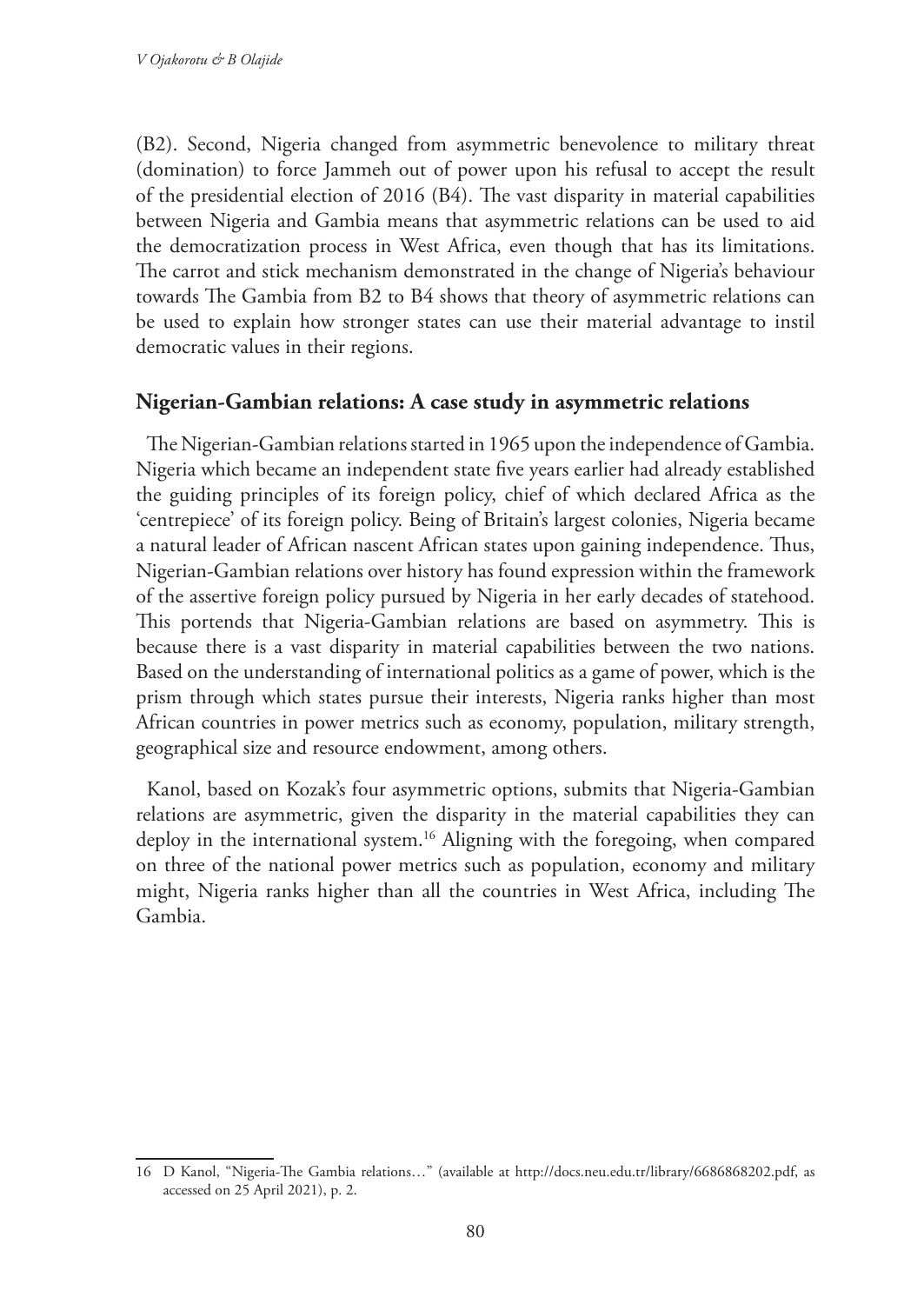

Image 1: Map of West Africa showing the location and geographical sizes of West African states

© Encyclopædia Britannica, Inc.

Source: *Encyclopedia Britannica*, Western Africa (available at https://www.britannica.com/place/ western-Africa#/media/1/640491/204287, as accessed 22 July 2021).

In the map (see Image 1) of West Africa above, while Nigeria does not have the largest geographical size in the region, The Gambia' 11,000km2 size pales into insignificance in comparison with that of Nigeria's 923,000km2 . This disparity is brought into further clarity in the compilation of the economic strength of West African states in 2015, a year preceding The Gambia's controversial polls of 2016.

| Countries     | GDP (current US\$) | Population    |
|---------------|--------------------|---------------|
| Benin         | 11,388,160,958.25  | 10,575,952    |
| Burkina Faso  | 11,832,159,275.60  | 18,110,624    |
| Cabo Verde    | 1,596,800,287.16   | 524,743       |
| *Gambia, The  | 1,378,176,868.32   | 2,085,860     |
| Ghana         | 48,564,863,888.44  | 27,849,205    |
| Guinea-Bissau | 1,048,229,629.42   | 1,737,202     |
| Liberia       | 3,177,000,000      | 4,472,230     |
| Mali          | 13,104,802,016.20  | 17,438,778    |
| Mauritania    | 6,166,857,628.62   | 4,046,301     |
| Niger         | 9,685,577,941.03   | 20,001,663    |
| *Nigeria      | 486,803,295,097.89 | 181, 137, 448 |
| Senegal       | 17,774,766,636.05  | 14,578,459    |
| Sierra Leone  | 4,218,723,875.14   | 7,171,914     |
| Togo          | 4,180,866,177.04   | 7,323,158     |
| Cote d'Ivoire | 45,814,637,971.47  | 23,226,143    |
| Guinea        | 8,794,202,443.67   | 11,432,088    |

Table 1: 2015 GDP and population of West African states (The Gambia and Nigeria asterisked).

Source: Green Building Africa, "GDP and population of West African states" (available at https://www. greenbuildingafrica.co.za/wp-content/uploads/2020/08/decoupes OOAS\_Locations.png, as accessed on 13 May 2021).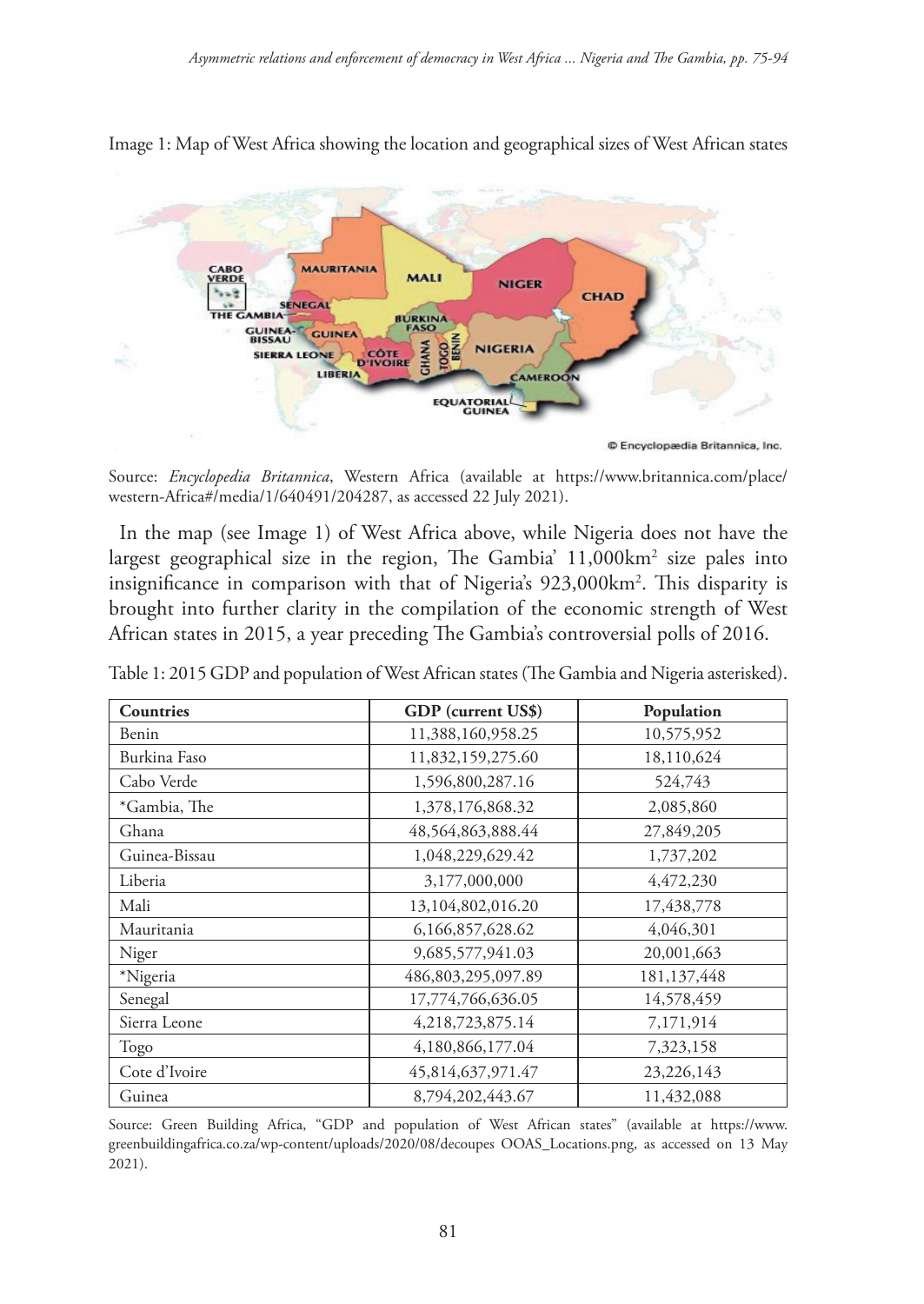Table I above shows the vast disparity between the economic powers of Nigeria and The Gambia, among other West African states. The GDP of Nigeria is more than those of other states put together, while The Gambia ranks lowest in the region's economic power table. Furthermore, the disparity between Nigeria and The Gambia can be seen in terms of historical existence and figures. Historically, the Nigerian military has been existing since its colonial days while the Gambian military only emerged in 1981 in the build-up to the formation of the now-defunct Senegambia Confederacy.17 As of 2016, the Nigerian Armed Forces had 220,000 members while The Gambia had less than 1,000 armed personnel.<sup>18</sup>

The foregoing analysis establishes the superiority of Nigeria's national power to that of The Gambia and sets the context for the former's benevolent relations (B2) towards the latter. The Gambia has benefitted from its relations with Nigeria. Nigeria and The Gambia have related over history on many fronts, including economic, judicial, social, educational and scientific, defence and civil aviation.<sup>19</sup> The bulk of Nigerian-Gambian relations revolves around economic assistance of various forms to The Gambia. To foster economic relations between the two nations, the Nigeria-Gambia Joint Commission was launched in 1983, while the first session of the Commission was held in 1985. The two nations entered the Lagos Treaty focusing on 'Economic, Scientific and Technical Cooperation between them.<sup>20</sup> The bilateral relations were further strengthened in January 2003 on "the reciprocal promotion and protection and the bilateral trade agreements in the areas of education, law enforcement, health and agriculture".<sup>21</sup> The Gambia has benefitted from Nigeria's diplomatic generosity in terms of concessional crude oil<sup>22</sup> to the country and financial donations which Nigeria has graciously done to ensure that African countries can run effectively in the teething days of independent nationhood.<sup>23</sup>

One of the strongest areas of Nigeria-Gambia relations is the judicial segment between the two nations. Right from the independence of The Gambia, the country has benefitted from Nigeria's magnanimity in seconding top-notch judges to the country. The history of the Gambian judiciary would not be complete without

<sup>17</sup> JA Wiseman, "Military rule in The Gambia: An interim assessment", *Third World Quarterly*, 17(5), 1996, p. 918.

<sup>18</sup> Trading Economics, "Nigeria – armed forces personnel, total" (available at https://tradingeconomics.com/ nigeria/armed-forces-personnel-total-wb-data.html, as accessed on 30 April 2021).

<sup>19</sup> D Kanol, "Nigeria-The Gambia relations…" (available at http://docs.neu.edu.tr/library/6686868202.pdf, as accessed on 25 April 2021), pp. 29-44.

<sup>20</sup> D Kanol, "Nigeria-The Gambia relations…" (available at http://docs.neu.edu.tr/library/6686868202.pdf, as accessed on 25 April 2021), p. 29.

<sup>21</sup> *Peoples Daily Online*, Nigeria, Gambia Sign Cooperation Agreements, 31 January 2003 (available at http:// en.people.cn/200301/31/eng20030131\_110997.shtml, as accessed on 1 May 2021).

<sup>22</sup> S Danso, S Emovwodo, & M Saud, Ecowas common trade policy: Challenges and opportunities – Gambia and Nigeria, International conference on research and academic community services (Atlantis Press, 2020), p. 55.

<sup>23</sup> VO Ukaogo, UU Okonkwo, FO Orabueze, VO Eze, & S Ugwu-Okoye, "Afro-centrism as the centerpiece of Nigeria's foreign policy: A historical misnomer in the aftermath of xenophobic attacks in South Africa", *Cogent Arts & Humanities*, 7(1), 2020, pp. 2; 7.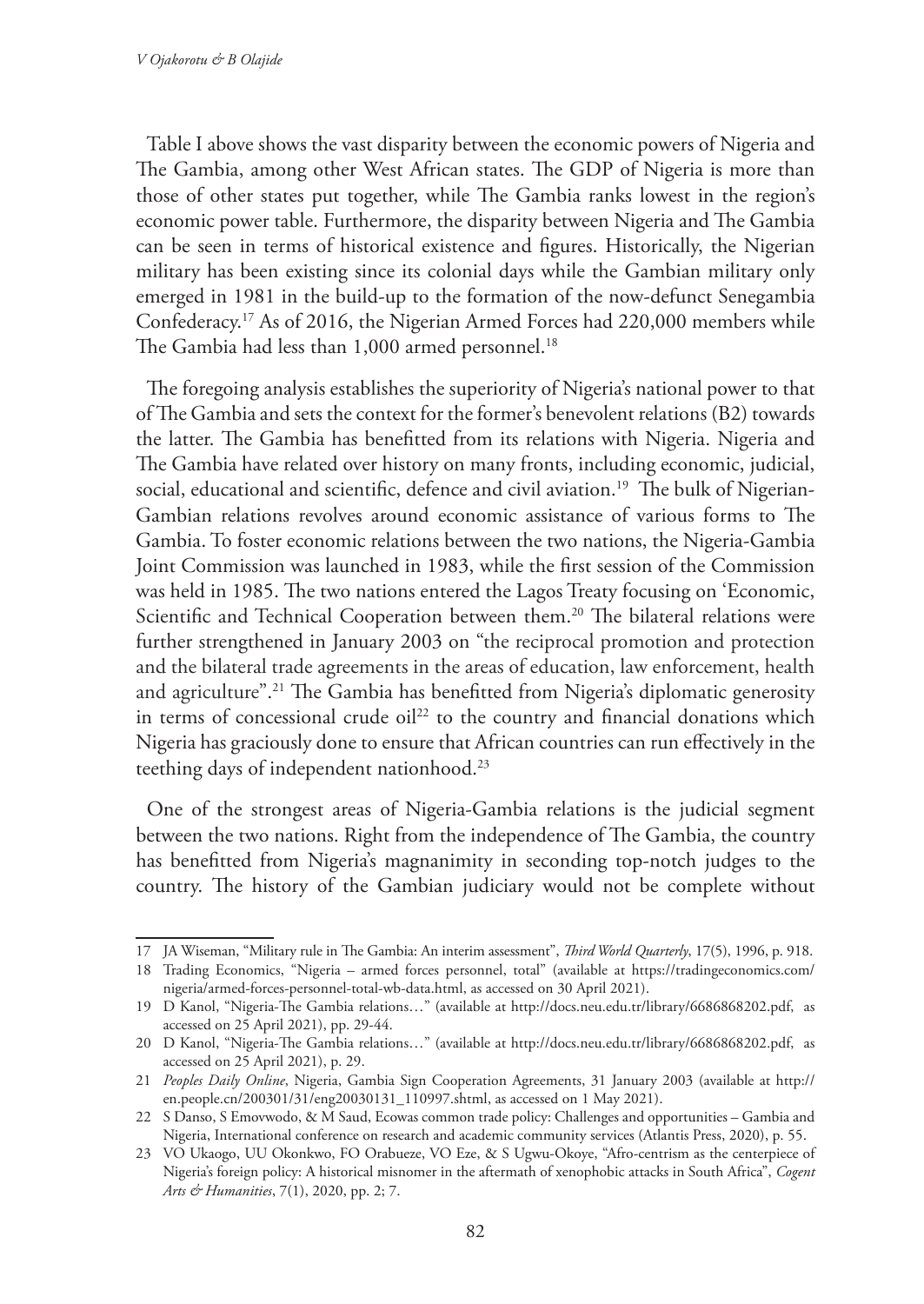mentioning the great judicial minds from Nigeria. Many Nigerian lawyers have also practised in The Gambia thereby helping to strengthen its judiciary. Nigerian judges such as Justices Akinola Aguda, EO Ayoola, Emmanuel Akomaye Agim and Emmanuel Fagbenle have all served as Chief Justice of The Gambia.24 Nigeria and The Gambia have also historical had robust educational and scientific relations. Many Nigeria education professionals have been sent to or employed in Gambian educational institutions over the years. Gambian students have been trained in Nigerian institutions.25 The University of Gambia has benefitted in exchange programmes with Nigerian universities towards the heightening of the research and development of the capacity of The Gambia.

The Gambian military is a relatively younger institution compared to Nigeria's. Hence, both nations have been engaged in defence and strategic relations with the deployment of members of the Nigerian Armed Forces drafted to train Gambian military personnel. This is as a result of the Nigeria-Gambian Defence Pact has been very robust and helped in ensuring that The Gambia can maintain a defence force that can ensure the defence of its territorial integrity. Nigeria also helped in the training of the Gambian Police.<sup>26</sup> Other areas covered by the Defence Pact include immigration and sundry security training. In civil aviation, Nigeria has helped in building the aviation sector of The Gambia following the bilateral agreement on the subject in 2004.<sup>27</sup> The agreement covers all aspects of civil aviation aimed at making The Gambia one of Africa's leading safest destinations in air travel.

Arguably, the umbrella policy governing Nigerian-Gambian relations is the Technical Aid Corps (TAC) that was established by the Nigerian government in 1987. The main drive behind the policy is to contribute to the development of African and Caribbean nations as part of its avowed foreign policy thrust that sought to aid them altruistically in a departure from the Western aid that is without strings attached. The Gambia is the biggest beneficiary of this diplomatic magnanimity by Nigeria. The Gambia has benefitted across many sectors such as health, education, legal and skilled workers to develop human capital across these sectors. It was the highest receiver of the TAC volunteers between 1987 and 2004 with 363 corps members. In the health sector, The Gambia received 160 health workers in the first 18 years of the Corps' existence.28 The importance of the TAC to human capital and the overall development of The Gambia is immense. This is registered by the views

<sup>24</sup> D Kanol, "Nigeria-The Gambia relations…" (available at http://docs.neu.edu.tr/library/6686868202.pdf, as accessed on 25 April 2021), pp. 37-38.

<sup>25</sup> D Kanol, "Nigeria-The Gambia relations…" (available at http://docs.neu.edu.tr/library/6686868202.pdf, as accessed on 25 April 2021), pp. 38-40.

<sup>26</sup> D Kanol, "Nigeria-The Gambia relations…" (available at http://docs.neu.edu.tr/library/6686868202.pdf, as accessed on 25 April 2021), pp. 40-43.

<sup>27</sup> D Kanol, "Nigeria-The Gambia relations…" (available at http://docs.neu.edu.tr/library/6686868202.pdf, as accessed on 25 April 2021), pp. 43-44.

<sup>28</sup> W Adebanwi, *Globally oriented citizenship and international Voluntary service* (Nordiska Afrikainstitutet, 2011), p. 31.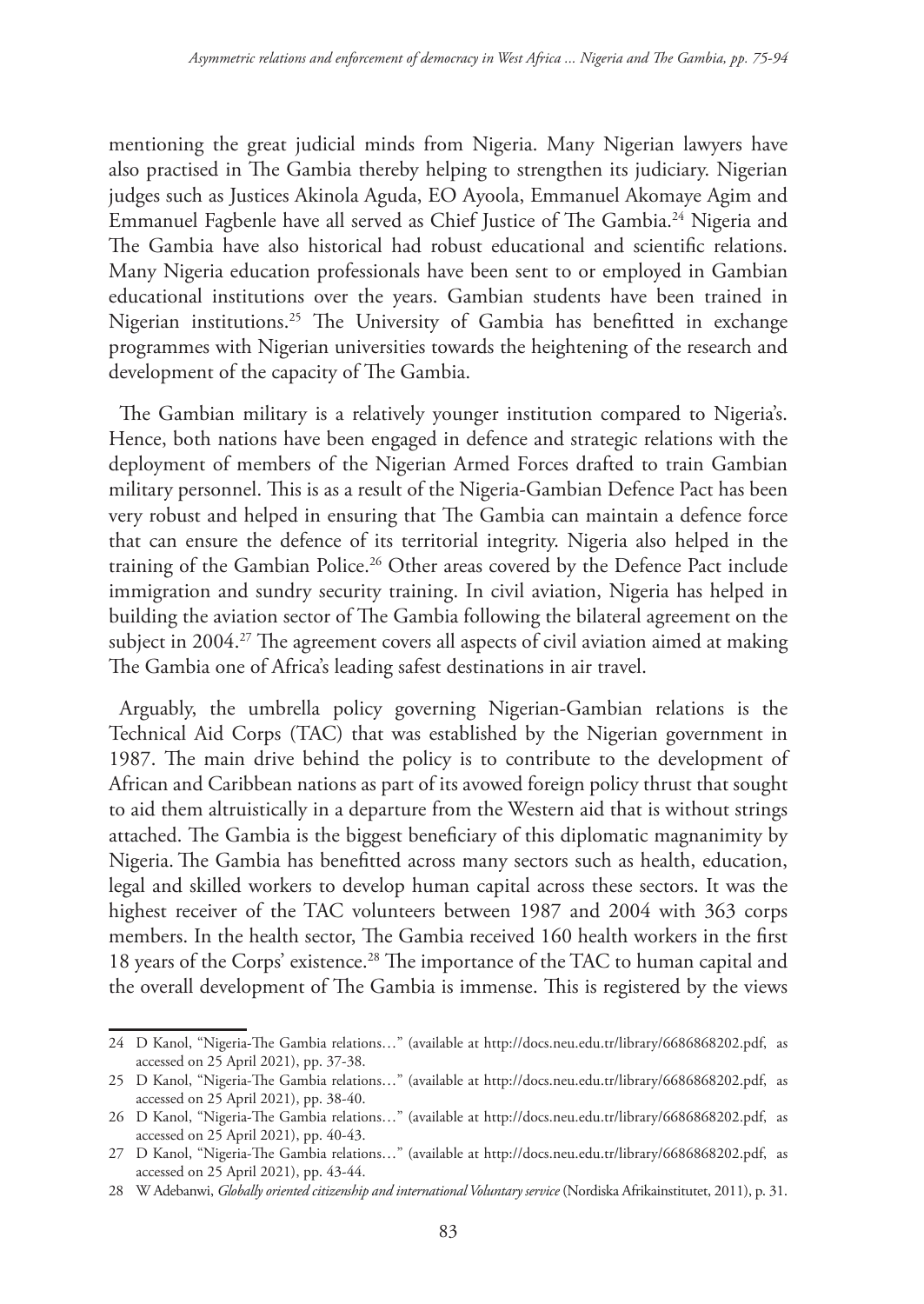of volunteers about the gory situation key sectors of the Gambian economy would have been without the TAC.<sup>29</sup>

The diplomatic benevolence of Nigeria towards The Gambia means that the latter is better for its asymmetric relations with Nigeria. Kanol notes this by averring that The Gambia has gained more than Nigeria in the relations between the two countries.<sup>30</sup> Countries like The Gambia have benefitted from the Afrocentric nature of Nigeria's foreign policy. The Gambia enjoyed the B2 aspect of the asymmetric relations between it and Nigeria up till 2016 when the electoral and possible constitution crisis erupted following the intransigence of President Jammeh to concede defeat and quit power. Hence, Nigeria changed its actions to B4 as a last resort to ensure that the election stands and transition went seamlessly.

#### **Historical background of the Gambian 2016 electoral crisis**

The Gambia is one of Africa's smallest nations. Arising from colonial politics, the country became an independent state in February 1965 as a constitutional monarchy. It is a multi-ethnic state; a feature she shares with other countries on the continent. According to the 2019 estimates of the World Population Review (2019), the population of The Gambia stands at 2.23million people. In terms of ethnic distribution of the population, Mandinka forms 42%, while Fula, Wolof and Jola make up 18%, 16% and 10% respectively. Other groups such as Seres, Serahule and the Bianunkas are in the minority.<sup>31</sup> The Gambia became a republic in 1970.<sup>32</sup>

The post-independence political history of The Gambia can be divided into two eras. The presidencies of Dauda Jawara (1965-1994) and Yahya Jammeh (1994- 2016). In the first era, Dauda Jawara became the political leader of The Gambia with his emergence as the Prime Minister of The Gambia in 1963. He later became the President of the country when it secured Republican status in 1970. His party, Progressive Peoples Party (PPP) had won the majority of seats in the 1962 elections.<sup>33</sup> Compared to other African countries at early independence, politics in The Gambia was one party-dominant.

 In the West African region, for example, there was a very quick emergence of one party or one-party dominant states. In Ghana and Cote d'Ivoire respectively, Presidents Kwame Nkrumah and Felix Houphoët-Boigny turned the political system

<sup>29</sup> D Kanol, "Nigeria-The Gambia relations…" (available at http://docs.neu.edu.tr/library/6686868202.pdf, as accessed on 25 April 2021), p. 33.

<sup>30</sup> D Kanol, "Nigeria-The Gambia relations…" (available at http://docs.neu.edu.tr/library/6686868202.pdf, as accessed on 25 April 2021), p. 3.

<sup>31</sup> World Population Review, "Gambia Population 2019" (available at www.http://worldpopulationreview.com/ countries/gambia-population/, as accessed on 2 May 2021).

<sup>32</sup> Country Watch, *Gambia Country Review 2016* (available at www.countrywatch.com/Content/pdfs/reviews/ B394Q688.01c.pdf, as accessed on 8 June 2019), p. 2.

<sup>33</sup> D Perfect, "Politics and society…", *History Compass*, 6(2), 2008, p. 428.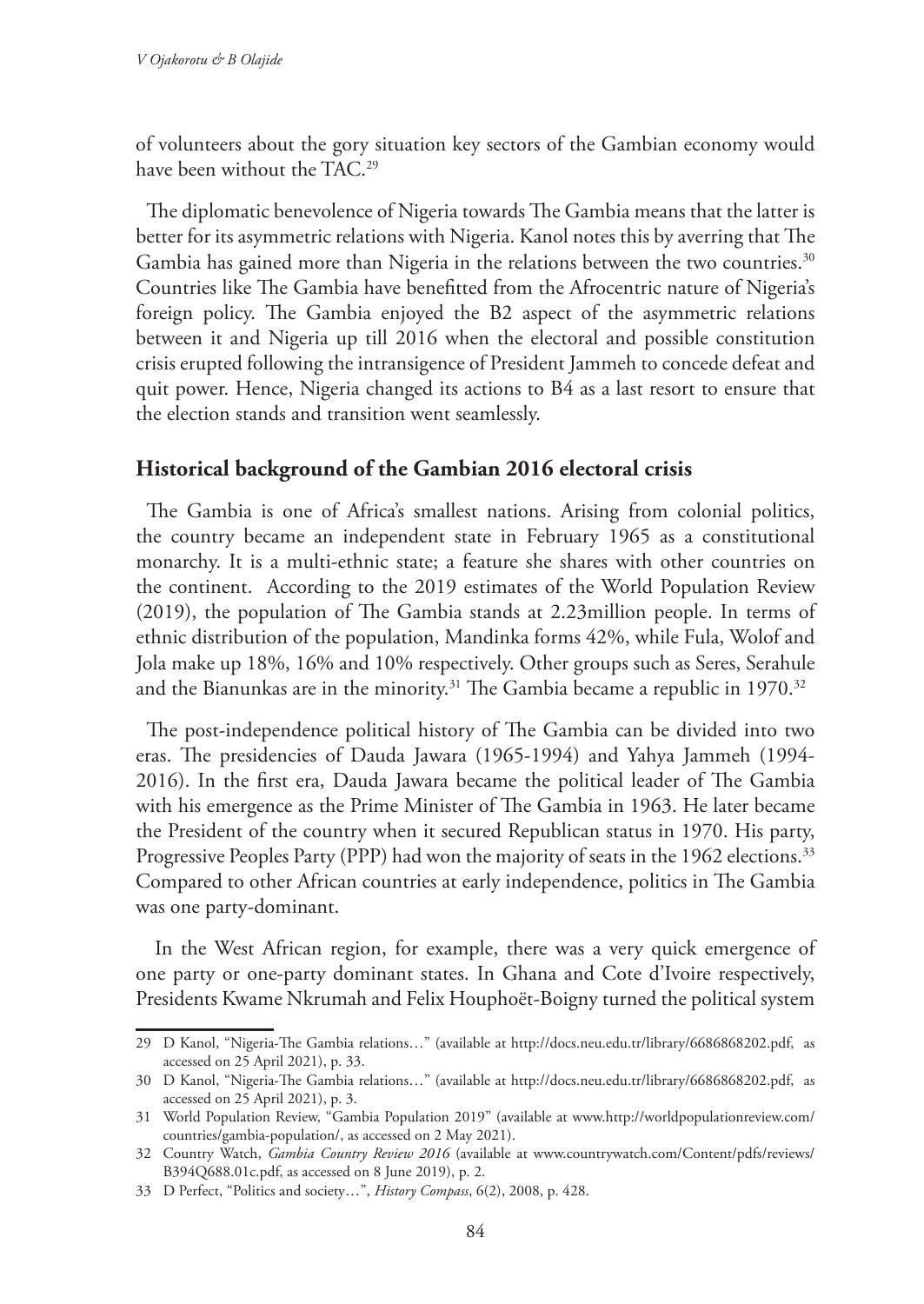of their countries into a one-party affair almost immediately after independence.<sup>34</sup> In Nigeria, even in the face of viable political competition, it was a one-party dominant system at the centre.<sup>35</sup> Jawara's PPP dominated the legislature. Political mobilization was also ethnic-based. Compared The PPP had greater followership in the rural areas and the ethnic card was usually employed to campaign against political opponents, as Jawara was a Mandinka.36

Jawara easily won all elections in the first phase of The Gambian political history. Elections were held in The Gambia in 1966, 1972, 1977, 1982, 1987 and 1992.<sup>37</sup> In these elections, the ruling party and opposition parties experienced mixed fortunes, however, Jawara won all the elections despite allegations of corruption, weak institutions and inefficiency.<sup>38</sup> There are opinions that Jawara was able to stay for so long in power due to strategies of co-optation and alliance. The President had a policy of inviting opposition elements into his government given the need for qualified Gambians to run the governance of the country. Hence, opposition elements so invited into government eventually joins the PPP, leaving their former parties fragile and disintegrated. This situation did not, however, breed a one-party system in The Gambia as opposition parties had the necessary freedom to organize and be part of the political process of the country.<sup>39</sup>

Observers of the Jawara era of The Gambian politics noted that while the administration of the country under the President was not perfect, the human rights record of his government was relatively good.<sup>40</sup> There was freedom of expression and political association under his government. According to Freedom House, The Gambia was Africa's freest country in 1972 and remained one of the continent's four freest countries up till 1990.<sup>41</sup> A major display of good human rights posture of the Jawara Presidency was in commutation of the death penalty for plotters of the 1981 coup in the country to imprisonment and some even got state pardon. $42$  On the economic front, Gambia's economic performance continued to wane after the good performance of the 1970s. By the mid-1980s, the economy of The Gambia had suffered terribly from mounting external debt and high inflation forcing the government to adopt a Structural Adjustment Programme (SAP) tagged "Economic Recovery Programme"

<sup>34</sup> R Schachter, "Single-party systems in West Africa", *The American Political Science Review*, 55(2), 1961, p. 294.

<sup>35</sup> L Diamond, *Class, ethnicity, and democracy in Nigeria: The failure of the first republic* (Syracuse University Press, 1988).

<sup>36</sup> D Perfect, "Politics and society…", *History Compass*, 6(2), 2008, p. 428.

<sup>37</sup> SS Nyang, "Politics in post-independence Gambia", *A Current Bibliography on African Affairs*, 8(2), 1975, pp. 113-126.

<sup>38</sup> D Perfect, "Politics and society…", *History Compass*, 6(2), pp. 426-438.

<sup>39</sup> RA Dugbenu, "The role of ECOWAS in managing post-election crises in West Africa: The case of Ivory Coast and The Gambia" (MA, University of Ghana, 2018), p. 67.

<sup>40</sup> D Perfect, "Politics and society…", *History Compass*, 6(2), 2008, p. 431.

<sup>41</sup> A Doss, J Herbst, & G Mills, "Towards a taxonomy of militaries in contemporary Africa", *Prism*, 4(3), 2013, p. 132.

<sup>42</sup> D Perfect, "Politics and society…", *History Compass*, 6(2), 2008, p. 431.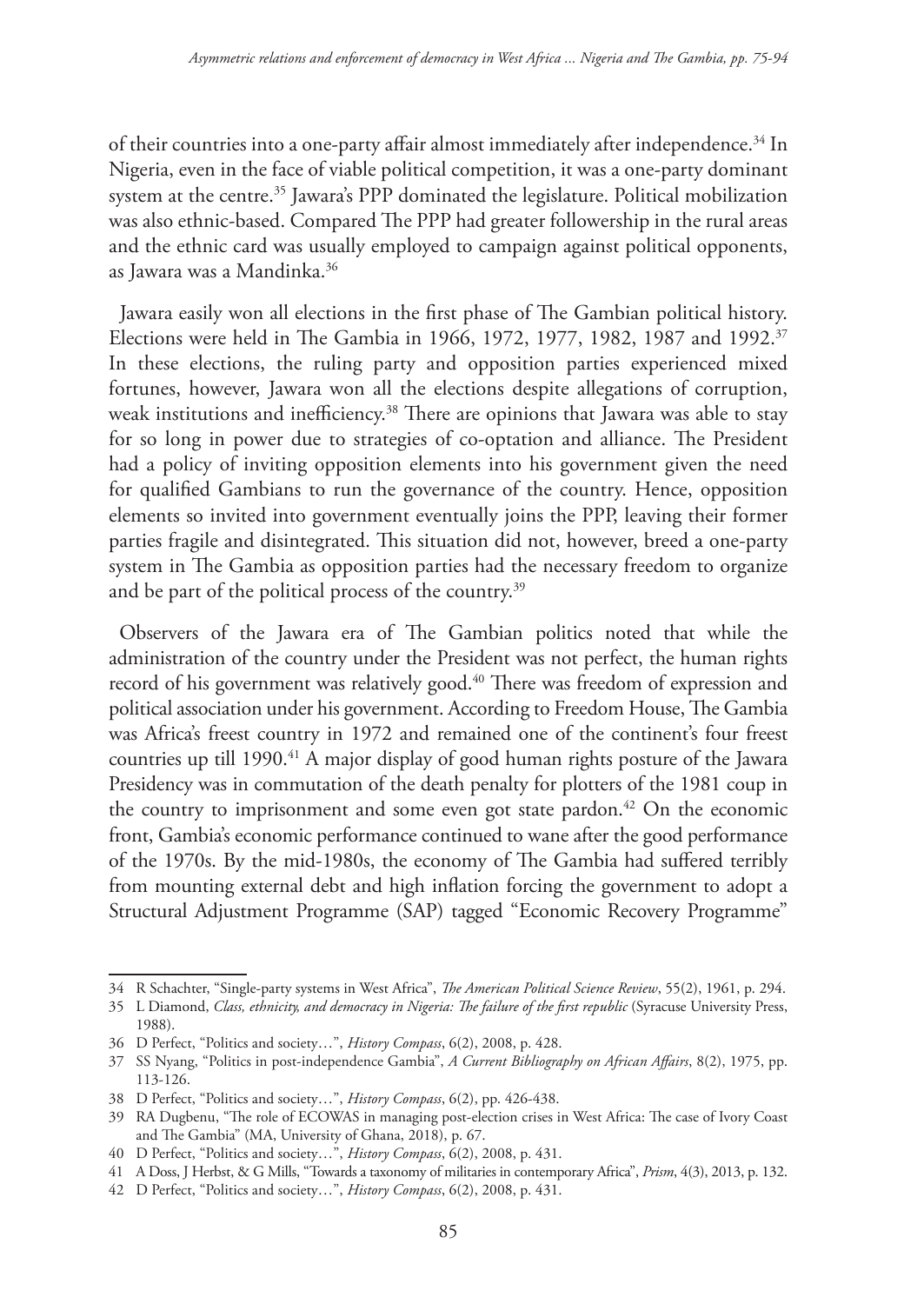(ERP) between 1985 and 1989.43 The economic decline of The Gambia was caused by the wrong economic choice typical of African countries at that period. In the case of The Gambia, the over-bloated civil service and the over-valued nature of its currency, which encouraged the excess importation of luxury goods that the economy could not carry were responsible.<sup>44</sup> Across the African continent, poor economic performance and political instability contributed to the economic crisis in many of the countries. This led to a rise in national debts to Western countries across the continent and brought a new fervour to reliance on foreign aid, a situation that made SAP an allure in Africa in the mid-1980s. The wobbly nature of the Gambian economy exacerbated the legitimacy crisis faced by the Jawara government, a situation in which the military pounced on to seize power with a leader that would make the future of elections in the country tenuous. By the time the military struck in 1994, the country was still battling with the economic crisis.

The second of The Gambia political history is the history of Jammeh's rise to power and his high-handed governance of 22 years. Following the 1981 coup that saw President Jawara out of power for a few days, thereby creating a political crisis, the Gambian National Army was created after the disbanding of the Gambian Field Force, a ragtag pretension to a defence force that held sway between 1965 and 1981. Criticisms and disaffection against Jawara's government got to a head on July 22, 1994, with a military coup by junior military officers.<sup>45</sup> Along with Dudley's postulation of the 'logic' of military intervention in politics, which are rationalisations by the military for the justification of putsches,<sup>46</sup> the Gambian military tried to justify their abortion of democracy in the country along with the disaffection of the citizens in line with the guardian theory of civil-military relations. Furthermore, military interests were a factor in the coup. Members of the Gambian National Army were thought to have deep resentment with the domination of the top position in the Army by Nigerian officers on secondment to the county.<sup>47</sup> However, the coup was deemed to have been popular with the masses. This seems to be the situation with military coups in many African countries as the military was seen as coming to clear the mess caused by the politicians. Onah, notes that Nigerians for example celebrated many of the military coups ousting civilians and "derailed" military governments from power.<sup>48</sup>

The coup of 1994 led The Gambia to the second phase of her post-independence politics. Yahya Jammeh emerged as the military leader of The Gambian following the coup. The newly installed Armed Forces Provisional Ruling Council (AFPRC) suspended the constitution and with the closing of democratic institutions and

<sup>43</sup> D Perfect, "Politics and society....", *History Compass*, 6(2), 2008, p. 430.

<sup>44</sup> TM Sallah, "Economics and politics in the Gambia", *The Journal of Modern African Studies*, 28(4), 1990, p. 628.

<sup>45</sup> E Sanyang, & S Camara, *The Gambia after Elections…*, p. 7.

<sup>46</sup> BJ Dudley, *An introduction to Nigerian government and politics* (Bloomington, Indiana University Press, 1982).

<sup>47</sup> D Perfect, "Politics and society...", *History Compass*, 6(2), 2008, p. 431.

<sup>48</sup> EI Onah, "From welcome to hostility: A retrospective analysis of the change in civil attitude to military intervention in Nigerian politics", *Lagos Historical Review*, 17, 2017, p. 1.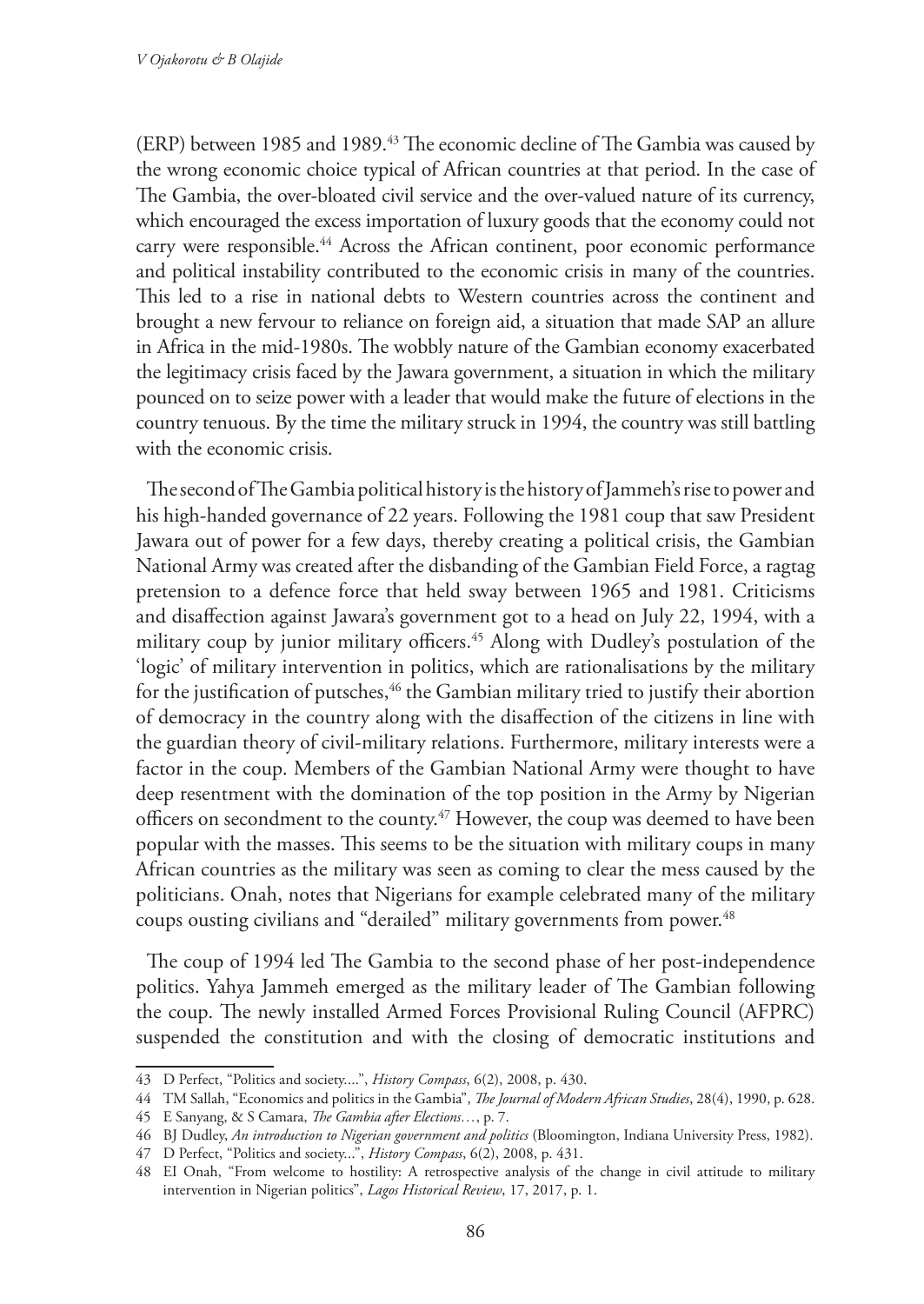full-blown military dictatorship emerged in The Gambia. The AFPRC had planned a four-year transition window but due to criticisms by the Press and citizens, a democratic process commenced that led to the promulgation of a new constitution and finally an election in1996.<sup>49</sup> The peculiar thing about the Gambian 1996 election was the resignation of Jammeh from the Gambian National Army to contest for the Presidency just before the election. He formed the Alliance for Patriotic Reorientation and Construction (APRC), the political party on which platform of which he contested and won the 1996 presidential poll.

Jammeh joined the growing list of soldiers-turned-civilians in Africa. Essentially, these new democratic "converts" see themselves as the stabilisers of their polity, hence, the need to continue to power to prevent their nations from falling into the abyss. To achieve his political ambition, Jammeh did all the things that are characteristic of countries where military leaders turned to civilians to retain power. In Ghana, for example, Rawlings macro-managed his emergence as a civilian leader in 1993 having served as a military ruler since 1981. Both Jammeh and Rawlings, in the final analysis, took advantage of their incumbencies, handpicked the electoral commissions and subverted the electoral laws and processes.<sup>50</sup>

Jammeh's government failed to address the shortcomings of the former government. Rather than enhancing democratic institutions in the country, instilling accountability, transparency and integrity which are essential for growing the economy to ensure national development, the new government closed the political space against the opposition. Jammeh brought new fervour to the longdebated issue of unlimited terms of office. This pathology of democracy has a recipe for political crisis and instability in Africa. Owing to a history of strongman politics, many leaders have not come to terms with the idea of term limits in democracy. This endemic situation has bred leaders that overstayed power by altering or attempting to alter their countries' constitutional provisions on term limits. 31 of African leaders altered constitutional provisions on term limits while 16% attempted to do so between 1990 and 2019.<sup>51</sup> To facilitate his aversion to term limits, Jammeh also made political competition untenable with draconian provisions such as having a candidate having to gather up to 5000 signatures to qualify to contest elections. This provision could discourage political participation because appending signatures for opposition politicians could be criminalized and punished with lengthy prison terms for the citizens. This is coupled with the payment of \$1000

<sup>49</sup> Country Watch, *Gambia Country Review 2016* (available at www.countrywatch.com/Content/pdfs/reviews/ B394Q688.01c.pdf, as accessed on 15 May 2021), p. 11.

<sup>50</sup> AS Saine, "The soldier-turned-presidential candidate: A comparison of flawed democratic transitions in Ghana and Gambia", *Journal of Political and Military Sociology*, 28(2), 2000, p. 204.

<sup>51</sup> A Casani, "Third term bids and the risks for democracy in Sub-Saharan Africa", *Italian Institute of International Political Studies: Commentary*, 26 October 2020 (available at https://www.ispionline.it/en/pubblicazione/thirdterm-bids-and-risks-democracy-sub-saharan-africa-27901, as accessed on 3 May 2021).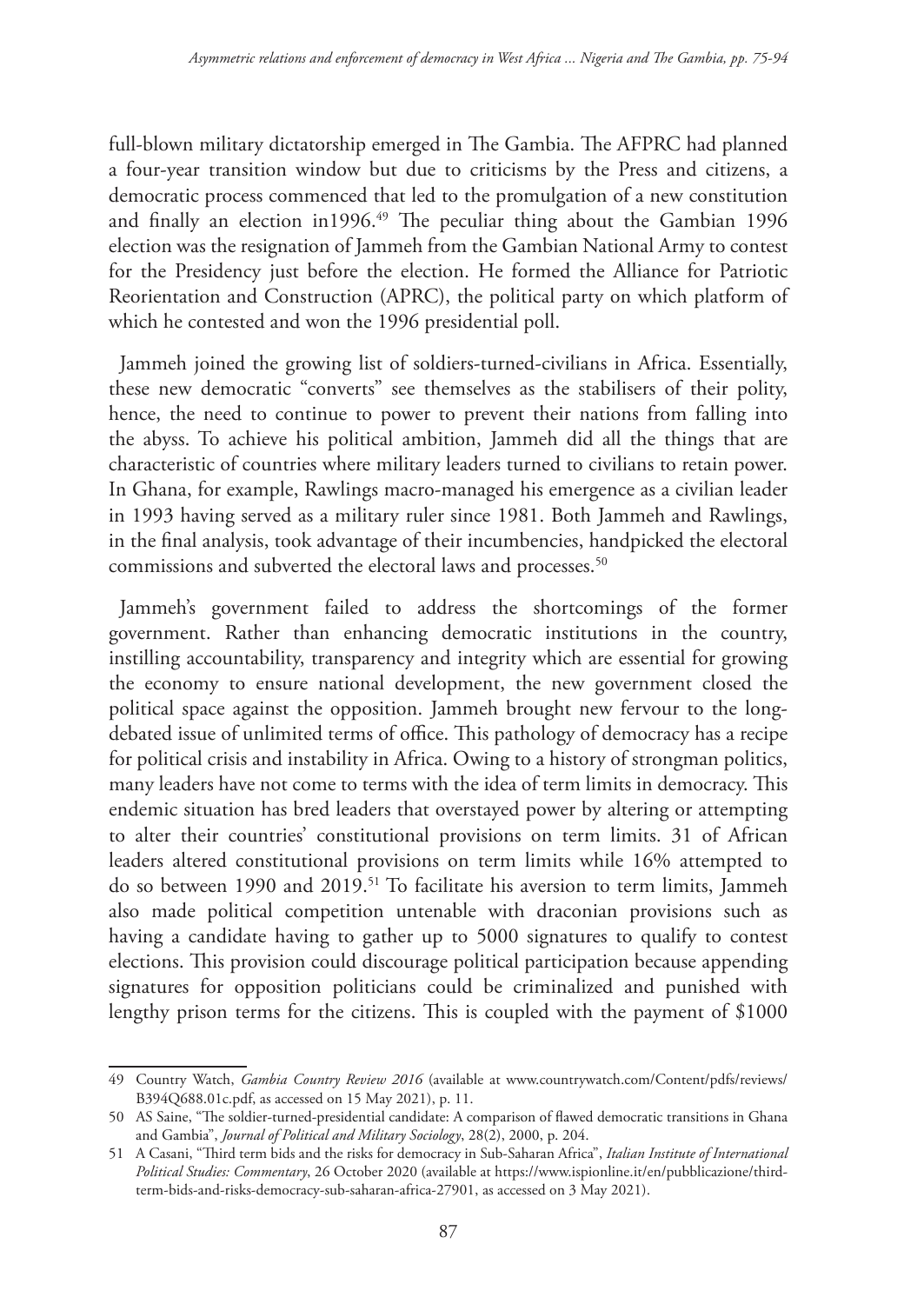as enshrined in the constitution.52 Hence competing against Jammeh and his party became an impossible task because the provisions have removed the competitive feature of the democratic system which is a level playing ground for all contestants.

Yahya Jammeh's rule as the President of The Gambia was marked by a brutal human rights record and gross abuse of the democratic process. Political opposition, journalists, human rights activists and other critics of the Gambian society were visited with repression, highhandedness and brutal execution all bearing the imprint of the executive rascality. The press was gagged with repressive laws "criminalising libel, sedition and false news in the country",<sup>53</sup> and many opposition figures were imprisoned. For example, journalists such as Ebrima Manneh and Abdoulie Ceesay were arrested or abducted and imprisoned varying lengths of jail terms, while Musa Saidykhan was physically abused by members of the security forces in 2006. Elections held in The Gambia in 2001, 2006, 2011 were marked by most state-sponsored violence.<sup>54</sup> Dissent to government and criticism was met with the maximum response from the state. For example, 14 students were shot by police officers in April 2000 while protesting against the killing of students and rape in the country. Perpetrators of the crimes were indemnified by the state.<sup>55</sup>

Abuse of the electoral process under Jammeh was such that electoral laws were followed only at the convenience of the President such as the suppression of the press and arbitrary use of state institutions and resources to gained undue advantage over the opponents. Election observers noted that the 2011 elections were peaceful. They were however deemed to be neither free nor fair. In 2012, National Assembly elections were held with APRC winning the majority through the same tactics of harassing the opposition and journalists and abuse of state resources and institutions. Six out of seven opposition parties boycotted the 2013 local government elections in protest of Jammeh's stifling of the electoral process.<sup>56</sup> His rule from 1996 when he contested and won the presidency as a sitting military leader up to his eventual defeat and going on exile in 2016/2017 were despotic, despite regular elections during the period.

### **The 2016 Gambian presidential election**

The build-up to Gambia's 2016 Presidential elections was the culmination of the pathologies of Jammeh's rule since 1994 and especially between 1996 when he

<sup>52</sup> SI Odoziobodo & E Nnaji, "ECOWAS and the fight against sit-tightism in West Africa: A case study of The Gambia-2016-2017", *International Journal of Multidisciplinary and Current Research*, 5, 2017, p. 1499.

<sup>53</sup> AR Alfa Shaban, Jammeh-era media laws violated freedom of expression - ECOWAS court, *Africanews,* 15 February 2018 (available at https://www.africanews.com/2018/02/15/jammeh-era-media-laws-violatedfreedom-of-expression-ecowas-court//, as accessed 30 April 2021).

<sup>54</sup> Home Office, *Country policy and information note Gambia: Public opinion*, 2017 (available at https://www.ecoi. net/en/document/1409534.html, as accessed 13 May 2021).

<sup>55</sup> E Sanyang & S Camara "The Gambia after elections*…"*, 2017, p. 7.

<sup>56</sup> Home Office, *Country policy and information note Gambia: ...*, 2017 (available at https://www.ecoi.net/en/ document/1409534.html, as accessed on 13 May 2021).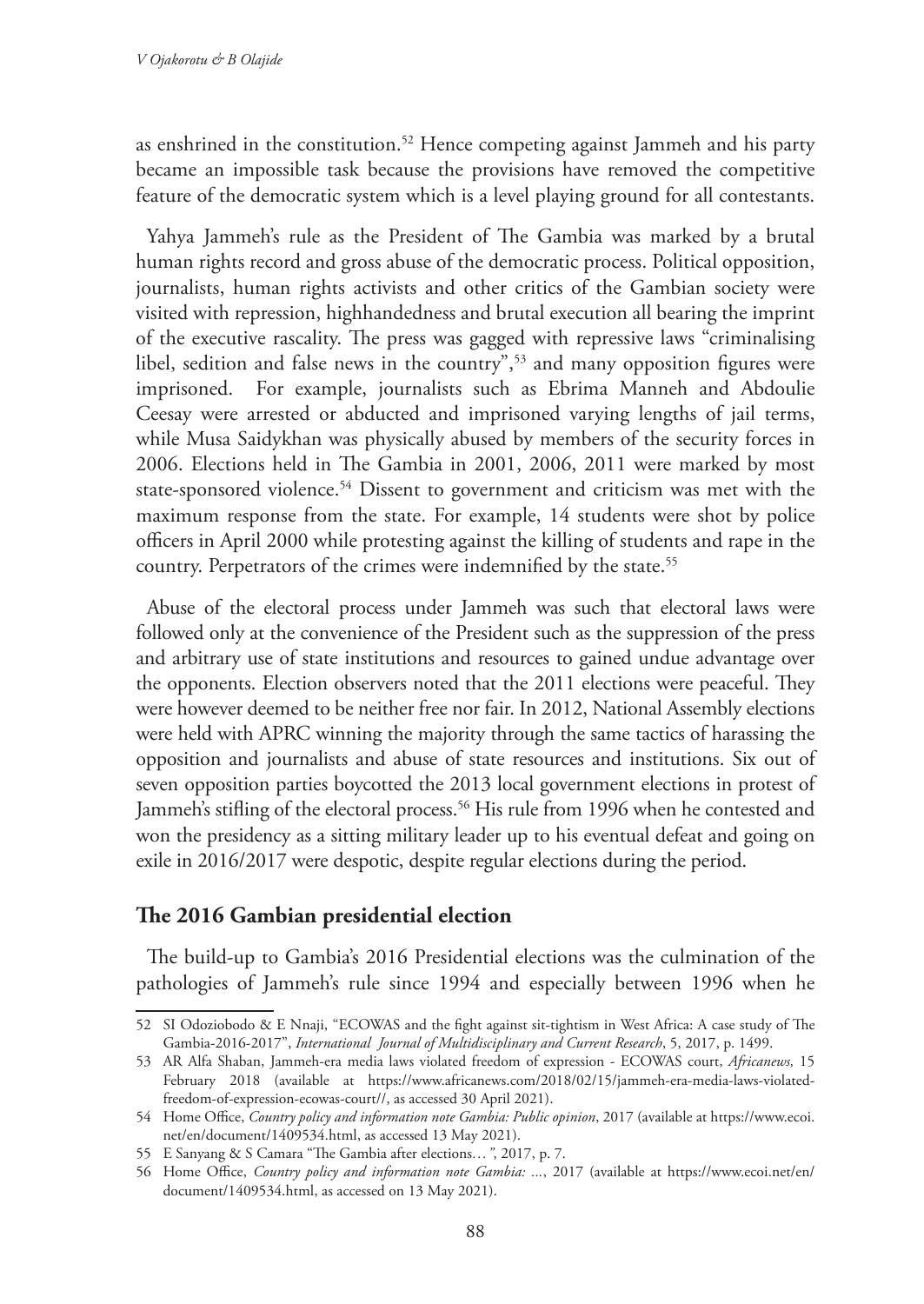dropped his military uniform for civilian rule. With a succession of manipulations through legal means and state machinery, Jammeh won all Presidential elections in the country with ease. Given that opposition parties and figures had been crippled to the extent that they could not mount a serious challenge to Jammeh and his APRC, they not only won the Presidency but also dominated the National Assembly and other state institutions. The 2016 elections came at a period when within the West African sub-region, democratic governance had just received a new fervour in which electoral contests yielded defeats of incumbents who based on that relinquished power in deference to the will of the people.

Previous elections in the Jammeh era of the Gambian political history had one theme that runs through them – Jammeh had no strong oppositions to face him.<sup>57</sup> 2001, 2006 and 2011 Presidential elections were a nadir of elections as the incumbent won them with increasing margins. In 2001, Jammeh of the APRC won 61% of the votes, in 2006, 53% while in 2011, the winning percentage was 72%. In the atmosphere of fear that pervaded the elections, opposition parties only existed at the mercy of the incumbent as there were arrests and harassment of opposition leaders and several instances of assassination that were politically motivated.<sup>58</sup>

In the preceding months to the 2016 election, in line with the culture of harassment, assassination and arrest of opposition, the incumbent had predicted the victory by the widest margin ever seen in Gambian electoral history. In April 2016, the whole Executive of the biggest opposition party, the United Democratic Party (UDP) was arrested following a protest over the death of a popular youth leader, Ebrima Solo Sandeng. In July 2016, they were sentenced to three-year imprisonment each.<sup>59</sup> While there were regular presidential and parliamentary elections in The Gambia, Jammeh's tactics of harassment and intimidation of journalists and the opposition, abuse of the electoral system and control of the civil society demeaned the process while keeping the President in power. Given the trend of past elections, Jammeh was expected to realize his threat of the widest margin imaginable in the elections. The international community was not also encouraged to send in observers as ECOWAS did not send any observer contingent while the EU was prevented from coming by the government. However, the AU sent a small continent to observe the election.<sup>60</sup>

The emergence of presidential candidates for the 2016 elections was quite a departure from the previous elections. The mustering of political will by opposition parties to field a coalition candidate was unprecedented in the Jammeh era of Gambian

<sup>57</sup> N Hultin, B Jallow, BN Lawrance, & A Sarr, "Autocracy, migration, and The Gambia's 'unprecedented' 2016 election", *African Affairs*, 116(463), 2017, p. 324.

<sup>58</sup> RA Dugbenu, "The role of ECOWAS in managing post-election crises in West Africa…" (MA, University of Ghana, 2018), pp. 74-75.

<sup>59</sup> D Perfect, "The Gambian 2016 presidential election…", *The Round Table*, 106(3), 2017, p. 2.

<sup>60</sup> M Helal, "The ECOWAS intervention in The Gambia-2016", T Ruys & O Corten, *International law on the use of force: A case based approach* (New York, Oxford University Press, 2017), pp. 912-932.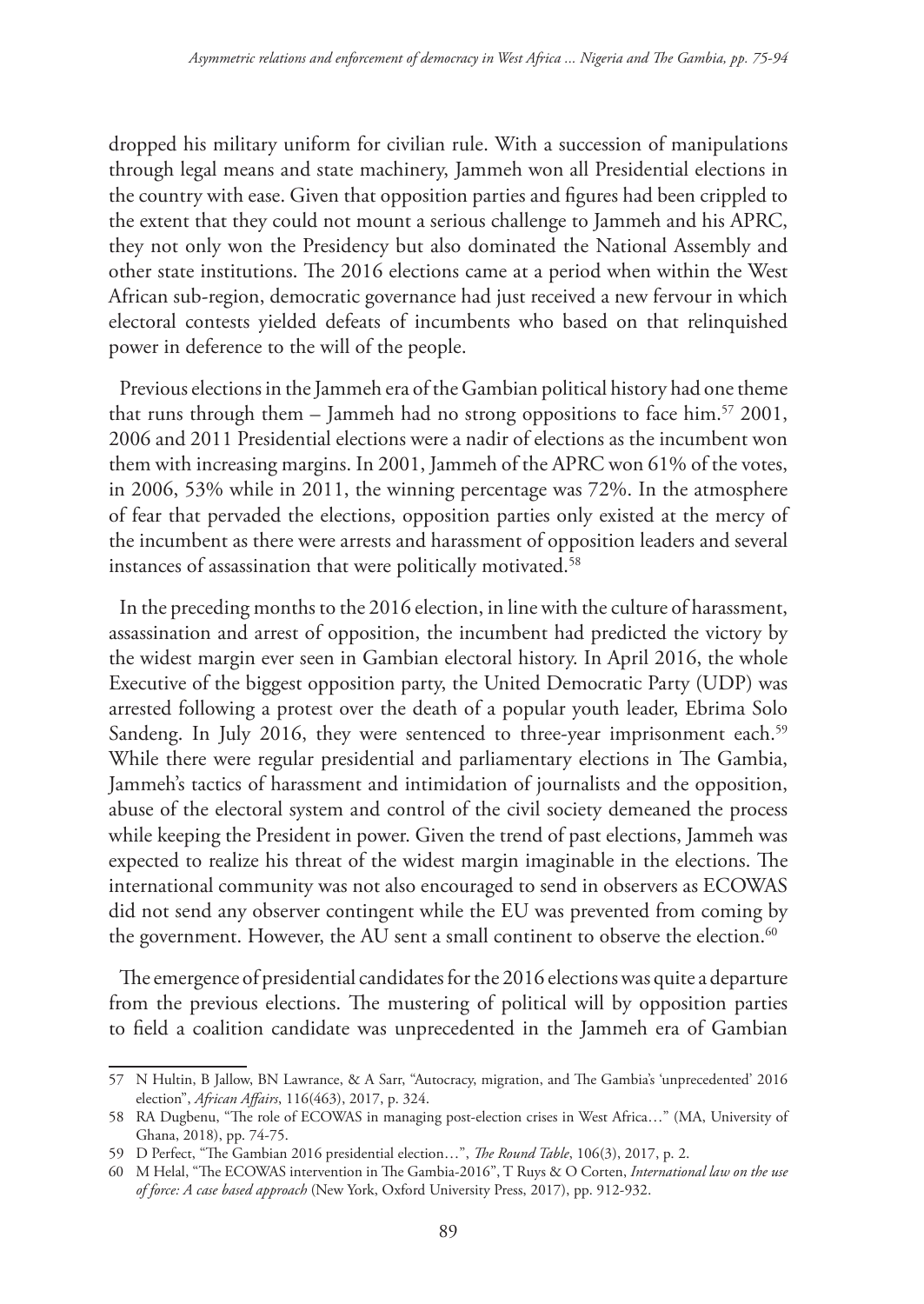politics. Leader of the UDP, Adama Barrow emerged as the Presidential candidate of the opposition in October 2016, code-named "Coalition 2016". Hence, the 2016 Presidential poll pitched Barrow of "Coalition 2016", Jammeh of the APRC and little known Mamma Kandeh of the Gambian Democratic Congress (GDC).<sup>61</sup> The opposition in The Gambia must have learnt from around West Africa with the emergence of coalition victories in Senegal and Nigeria in 2015. Thus, Gambian swelled the number of cases attesting to the utility of coalition, alliances and mergers to unseat sit-tight leaders in the continent.

On Election Day, the government of The Gambia ensured an internet blackout in the Gambia. However, the results were rather a surprise as Barrow of the "Coalition 2016" was declared a winner by polling 277,708 votes against 208,487 votes for Jammeh and 89,768 for Kandeh. Jammeh took the whole world by surprise by conceding defeat to Barrow. Efforts have been made to explain how and why the opposition won the election in The Gambia. Among the credible explanations for shocking results was the amendment to the electoral law that adopted on-the-spot counting of votes made the election very difficult to rig by the incumbent APRC.<sup>62</sup> However, a few days after the announcement of the results, there was a minor adjustment to the election results by the Independent Electoral Commission (IEC) as to the total of votes gained by the candidates. This elicited a rescinding of the earlier decision to accept the result of the election by Jammeh who approached the Supreme Court to annul the election and call for a re-vote.

The rejection of the results of the election by Jammeh immediately turned into a political crisis in The Gambia as his stance created a stalemate in the country. Barrow fled into exile in Senegal while within one week, Gambian citizens were fleeing the country for neighbouring countries for fear of an outbreak of violence. Aljazeera reported that about 46,000 Gambians fled the country due to the ensuing political impasse.63 Jammeh had deployed security forces in Banjul in a tense situation that spelt doom for the country. However, senior members of Jammeh's cabinet and Gambia's diplomatic corps recognized Barrow as the President-elect. Prominent opposition leaders and members of Jammeh's cabinet that recognized Barrow fled into exile for fear of arrest and prosecution. Head of the Gambian Independent Electoral Commission, Alieu Momar Njie also fled to exile as his Commission had been taken over by security forces.<sup>64</sup> The international community condemned Jammeh's U-turn on the election result and mounted pressures on him to relinquish

<sup>61</sup> D Perfect, "The Gambian 2016…", *The Round Table*, 106(3), 2017, p. 1.

<sup>62</sup> RA Dugbenu, "The role of ECOWAS in managing post-election crises in West Africa…" (MA, University of Ghana, 2018), p. 76.

<sup>63</sup> D Perfect, "The Gambian 2016…", *The Round Table*, 106(3),2017, p. 6.

<sup>64</sup> AR Alfa Shaban, "Jammeh-era media laws violated freedom…", *Africanews*, 15 February 2018 (available at https://www.africanews.com/2018/02/15/jammeh-era-media-laws-violated-freedom-of-expression-ecowascourt//, as accessed on 30 April 2021).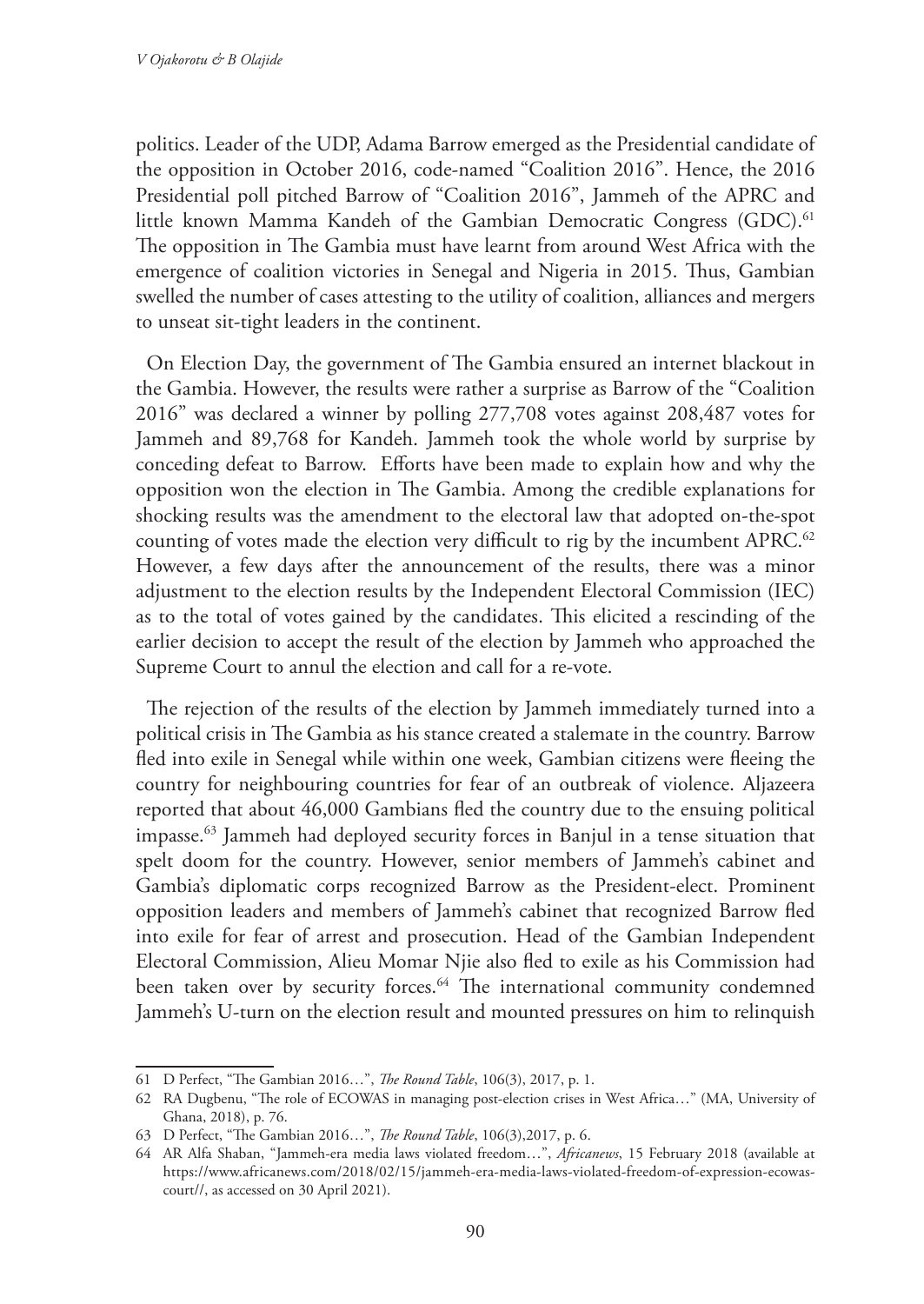power for the new government.<sup>65</sup>

# **Gambia's 2016 elections and the change in asymmetric actions in Nigeria-Gambian relations**

The decision of Jammeh to reject the results of the Presidential election which he had earlier accepted to the commendation of the international community was baffling to West African leaders. Nigeria joined the international community to condemn the attempt of the President to subvert the will of the Gambian people. Having just defeated a sitting President in March 2015, the Nigerian government recognized the President-elect, Barrow and joined the international community to impress it upon Jammeh to accept defeat for The Gambia to avoid a political impasse. As West Africa's largest country and a friend of The Gambia, the absence of rebuke from Nigeria would have cast an air of legitimacy on the recalcitrant Gambian leader. Hence, Nigeria's joining the international community to condemn the incumbent and recognizing the result of the election was a sign that she was ready to lead other West African countries to mount pressure on Jammeh to accept defeat and allow for a smooth democratic transition in The Gambia.

Due to Nigeria's condemnation of the President's stance on the results of the elections and the recognition of the President-Elect, Barrow, Jammeh could not approach Nigeria for Judges to hear his case in the Supreme Court. Nigeria has a long history of seconding judges to several African countries including The Gambia to help build their judiciaries.<sup>66</sup> The then Chief Justice of The Gambia was Justice Emmanuel Oluwasegun Fagbenle, who declined to hear the case.<sup>67</sup> The last appointment of judges to the Supreme Court of the country was made in October 2016, of which five out of the six judges are from Nigeria.<sup>68</sup> What was surprising was that Jammeh could not secure the services of any of these Judges as he made a request to President Sirleaf-Johnson as the Chairperson of ECOWAS to allow foreign judges to be released to The Gambia to ensure speedy hearing and determination of the case he brought before the Supreme Court.<sup>69</sup> The five Nigerian Judges may have been recalled by the Nigerian government to avert a situation of using Nigeria judges to

<sup>65</sup> D Ojo, T Shoniyi, & A Enumah, "Condemnation trails Jammeh's rejection of election results", *Thisday*, 11 December 2016 (available at https://www.thisdaylive.com/index.php/2016/12/11/condemnation-trailsjammehs-rejection-of-election-results/, as accessed on 3 May 2021).

<sup>66</sup> IO Agbede, "Akinola aguda: Nigeria's lord denning", *The News*, 4 June 2017 (available at https://www. thenewsnigeria.com.ng/2017/06/akinola-aguda-nigerias-lord-denning/, as accessed on February 2019).

<sup>67</sup> L Jabateh, "Gambia supreme court judge declines to rule on president's election challenge", *Reuters* (available at https://af.reuters.com/article/topNews/idAFKBN1510KZ, as accessed on 16 March 2020).

<sup>68</sup> Sahara Reporters, "How Nigerian serving as Gambia's chief judge is secretly working to keep president Yahya Jammeh in office", *Sahara Reporters*, 22 December 2016 (available at www. saharareporters.com/2016/12/22/ how-nigerian-serving-gambia's-chief-judge-secretly-working-keep-president-yahya-jammeh, as accessed on 16 March 2020).

<sup>69</sup> Sahara Reporters, "Jammeh begs Sirleaf, ECOWAS to let court determine his fate", *Sahara Reporters*, 16 January 2017 (available at www.saharareporters.com/2017/01/16/Jammeh-begs-sirleaf-ecowas-let-court-determine-hisfate, as accessed on 16 March 2020).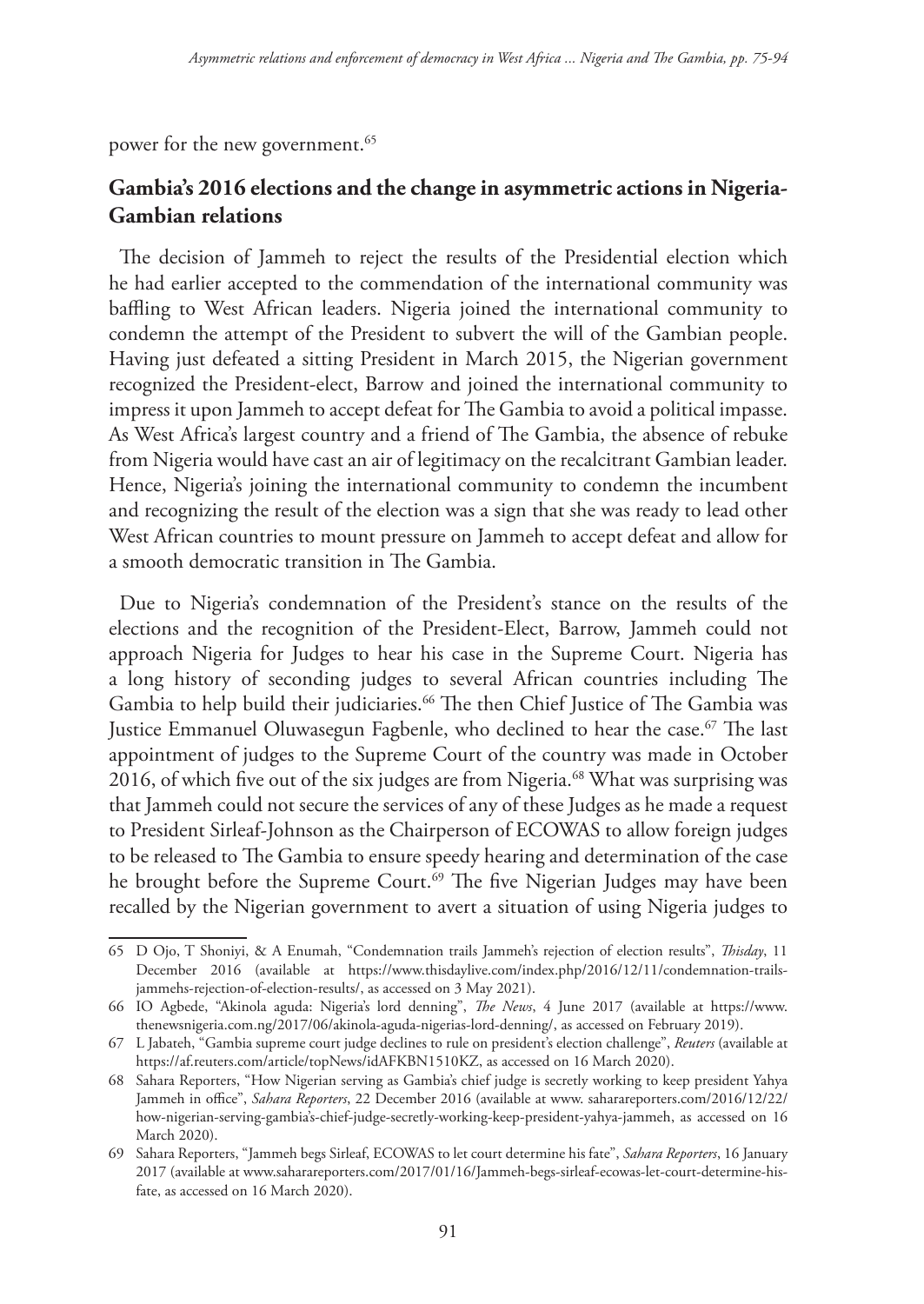secure a judgment thereby annulling the election.<sup>70</sup>

The Gambia was fast moving towards a political crisis, the importance of preventive diplomacy was not lost on Nigeria. Nigerian leader, Muhammadu Buhari led other ECOWAS leaders to persuade Yahya Jammeh to step down following his defeat by the opposition.71 West African leaders such as Ellen Sirleaf-Johnson of Liberia, John Mahama of Ghana and Ernest Bai Koroma of Sierra Leone on December 13, 2016, visited Jammeh in Banjul on behalf of ECOWAS to persuade him to accept the result and step down from power to pave the way for a smooth democratic transition in The Gambia. The ECOWAS team was buoyed in terms of legitimacy based on the successful transitions across West Africa. Given the examples of Presidents Buhari of Nigeria and Sall of Senegal defeating incumbent Presidents and President Mahama of Ghana conceding defeat in Ghana, the message of democracy in West Africa to Jammeh was clear.<sup>72</sup> Though the meeting with Jammeh ended in a stalemate, the action registers the maturity of ECOWAS diplomacy as led by Nigeria as pursuing preventive diplomacy to forestall the political impasse in The Gambia.

The United Nations, having monitored the situation in The Gambia, through the Security Council, approved actions taken by the African Union and ECOWAS in recognising President-Elect Barrow and with the encouragement of the United Nations Security Council (UNSC) with resolution 2337 on January 19, 201773, members of states of ECOWAS formed the ECOWAS Military Intervention in The Gambia (ECOMIG) with Nigeria contributing 200 soldiers to ECOMIG while also availing the operations of her naval air capabilities to oust Jammeh from power. Nigeria's contingent was the second largest after Senegal which contributed 250 soldiers.74 Given Gambia's weak military arsenal, Jammeh gave in and left the country for exile in Equatorial Guinea. The deployment of ECOMIG brought a new dimension to peacekeeping and democratic stability discourse in West Africa. ECOMIG was termed coercive diplomacy<sup>75</sup> because it was the first time in West Africa and Africa in general that a President was ousted out of power by other

<sup>70</sup> PD Williams, "A new African model of coercion? Assessing the ECOWAS mission in The Gambia", 2017, *International Institute of Peace Global Observatory* (available at www.theglobalobservatory.org/2017/03/ecowasgambia-barrow-jammeh-african-union/, as accessed 17 March 2020).

<sup>71</sup> D Pilling & M Fick, "West Africa leaders step up efforts to end Gambian crisis", *Financial Times*, 2017 (available at www.ft.com/content/508d7332-d735-11e16-944b-e7eb37a6aa8e, as accessed on 17 March 2020).

<sup>72</sup> PD Williams, "A new African model of coercion…", 2017, *International Institute of Peace Global Observatory* (available at www.theglobalobservatory.org/2017/03/ecowas-gambia-barrow-jammeh-african-union/, as accessed 17 March 2020).

<sup>73</sup> United Nations, "Security endorses recognition by African Union, Regional States, of Adama Barrow as President-Elect of Gambia, Unanimously Adopting 2337", 19 January 2017, *Meetings Coverage and Press Releases* (available at https://www.un.org/press/en/2017/sc12688.doc.htm, as accessed on 4 May 2021).

<sup>74</sup> Africa-EU Partnership, Mission in The Gambia ECOMIG, 2018 (available at https://www.africa-eupartnership.org/en/projects/mission-gambia-ecomig, as accessed on 21 March 2020).

<sup>75</sup> PD Williams, "A new African model of coercion…", 2017, *International Institute of Peace Global Observatory* (available at www.theglobalobservatory.org/2017/03/ecowas-gambia-barrow-jammeh-african-union/, as accessed 17 March 2020).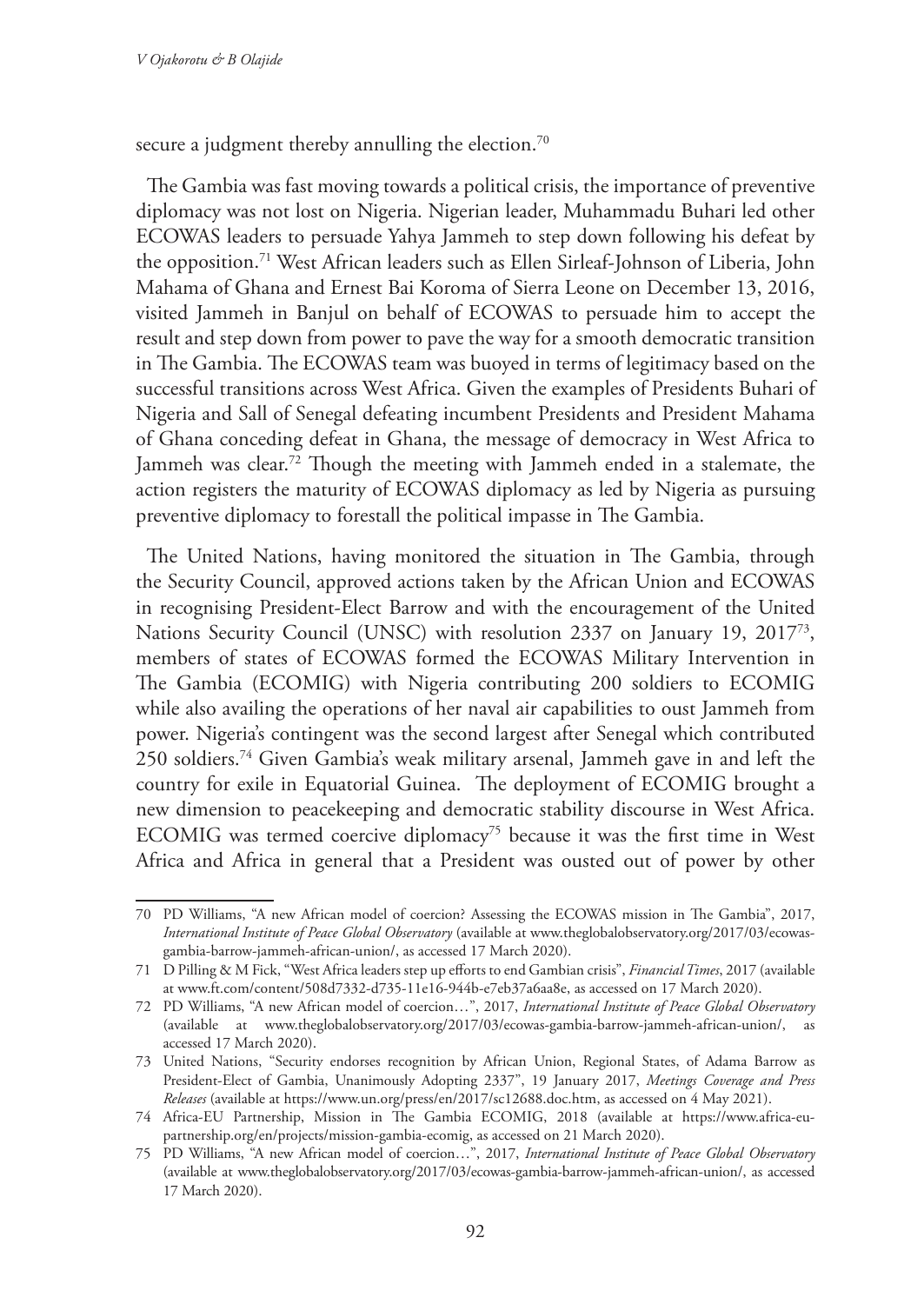countries to foster democracy in that country.

#### **Conclusion**

Following the enforcement of the outcome of the 2016 presidential election in The Gambia, it has become apparent the good asymmetry can serve in bilateral relations. The military threat issued by Nigeria to The Gambia to oust Jammeh from power showed that Nigerian-Gambian relations that have historically been based on B2 moved to B4. Democratic enforcement as an aspect of asymmetric relations is new in Nigeria's engagement with her West African neighbours. Nigeria given its asymmetric advantage over other West African countries has been an enforcer of democracy mainly in preventing and reversing forceful takeover of democratic systems by the military in the region<sup>76</sup> but has never done so with an outright military threat as in the case of The Gambia.

Given the success of the democratic enforcement experiment in Nigerian-Gambina relations and the historical friendly, benevolent relations between the two nations, asymmetric behaviour reverted from B4 to B2.77 The restoration of the B2 relations between Nigeria and The Gambia brings into focus certain issues about the newfound aspect of Nigeria's asymmetric relations in West Africa and beyond. This revolves around the ability of Nigeria to contribute on a B2 basis to the development of democracy in The Gambia. This is because The Gambia possesses weak democratic structures and institutions. After all, the Jammeh Administration failed to develop such critical requirements for realising a fully developed democratic system.

A critical look at the prospects of a viable B2 contribution to democratic deepening in The Gambia with the help of Nigeria, the B4 action in the Gambian electoral crisis was more or less an end itself. This is because an asymmetric B2 contribution to the development of democratic structures and institutions requires the stronger and probably more democratic country to help in replicating its system in the weaker country. However, both Nigeria and The Gambia fall into the category of electoral authoritarian regimes.78 This means that apart from the regularity of elections, critical democratic institutions are lacking or weak in these countries. This suggests that while B4 may help in affirming democratic outcomes in contested electoral situations like in The Gambia, the asymmetric wherewithal to help build democracy on B2 terms may be lacking if the stronger country has questionable democratic credentials.

Nigeria's questionable democratic credentials that could hamper its B2 contribution(s) to The Gambia and other countries on democracy stems from its inability to deepen

<sup>76</sup> S Omotola, "From importer to exporter...", *Political Perspectives*, 2(1), 2008, pp. 38-41.

<sup>77</sup> D Elumoye, "Osinbajo promises to strengthen Nigeria, Gambia relations", *Thisday*, 19 May 2021 (available at https://www.thisdaylive.com/index.php/2021/05/19/osinbajo-promises-to-strengthen-nigeria-gambia-relations/, as accessed on 20 May 2021).

<sup>78</sup> S Omotola, "From importer to exporter...", *Political Perspectives*, 2(1), 2008, p. 46.